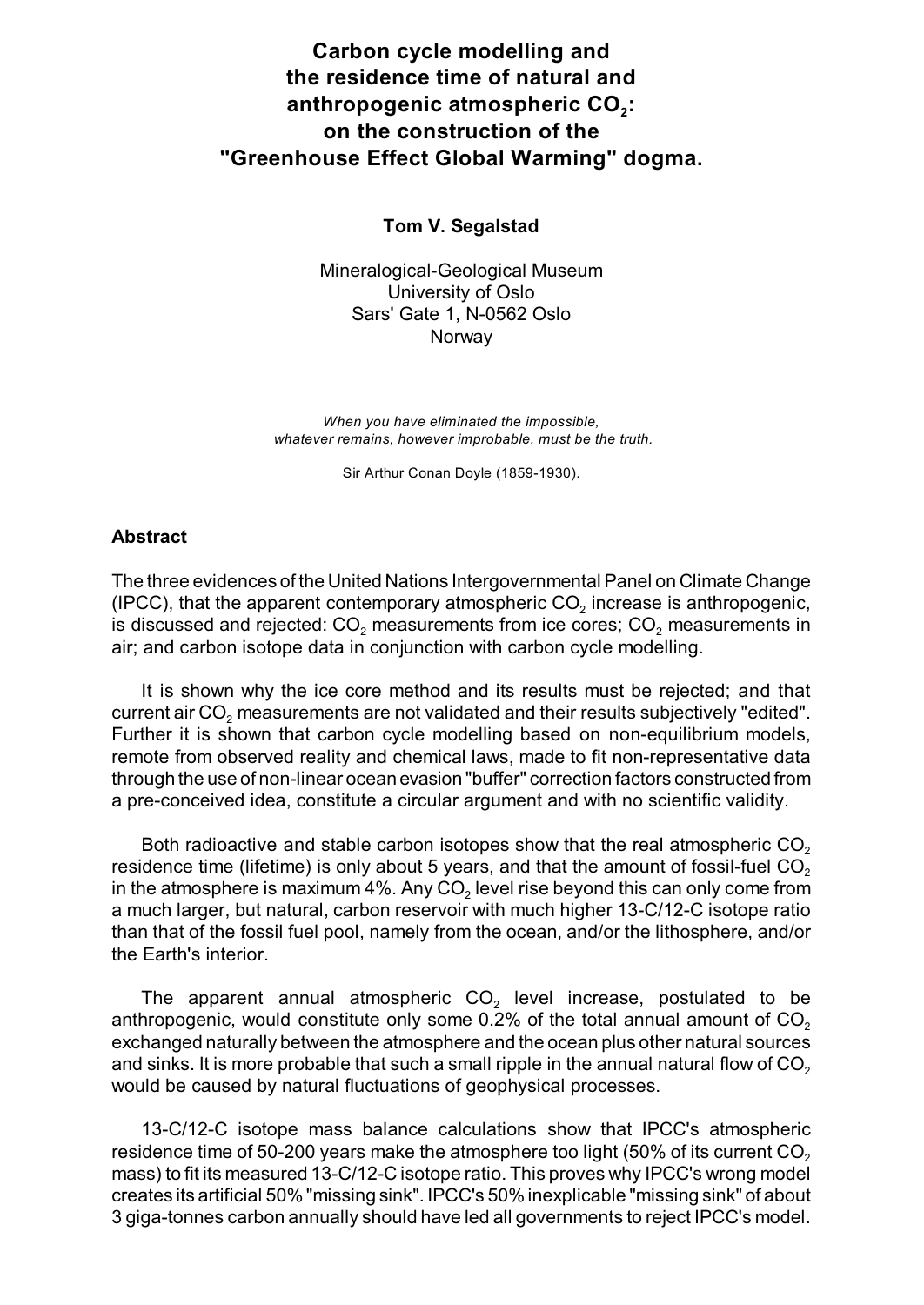When such rejection has not yet occurred, it beautifully shows the result of the "scarethem-to-death" influence principle.

IPCC's "Greenhouse Effect Global Warming" dogma rests on invalid presumptions and a rejectable non-realistic carbon cycle modelling which simply refutes reality, like the existence of carbonated beer or soda "pop" as we know it.

#### **1. Introduction**

The atmospheric CO<sub>2</sub> is as important as oxygen for life on Earth. Without CO<sub>2</sub> the plant photosynthetic metabolism would not be possible, and the present life-forms on Earth would vanish. Over the last years it has been constructed a dogma that an apparent increase in atmospheric CO $_{\rm 2}$  concentration is caused by anthropogenic burning of fossil carbon in the forms of petroleum, coal, and natural gas. This extra atmospheric CO $_{\rm 2}$ has been claimed to cause global climatic change with a significant atmospheric temperature rise of 1.5 to 4.5°C in the next decennium (Houghton et al., 1990).

There is then indeed a paradox that  $\ket{\mathsf{CO}_2}$  "The Gas of Life", is now being condemned as the evil "polluting" gas, a gas which will be a threat to people's living on Earth, through a postulated "Global Warming". Even more so when earlier warmer periods in the Earth's history have been characterized as "Climatic Optimum". The construction of the "CO<sub>2</sub> Greenhouse Effect Doom" dogma, based on atmospheric CO<sub>2</sub> level measurements in air and ice cores, carbon cycle modelling, CO $_{\rm 2}$  residence time (lifetime is here used synonymously), and carbon isotopes, is here examined, and the dogma is rejected on geochemical grounds.

#### **2. The construction of dogmas**

In natural sciences the scientific method is based on the testing of hypotheses with the help of (1) empiric observations, (2) laboratory experiments, and (3) theory based on these. If these three parts give identical results, and the theory also is so robust that it will predict future results which will be identical to new observations and experiments, we have found a hypothesis with high significance. With further testing this hypothesis can be exalted to a law of nature, which in turn can be used to reject other hypotheses not supported by observations and experiments. It is of course fundamental that all three major parts of the scientific method is based on sound statistical procedures regarding sampling theory, data representation, significance, error propagation, causality, etc., and should be unbiased and free of advocacy. If any parts of the evidence does not support the hypothesis, the hypothesis should be rejected (Churchman, 1948).

Over the last years, mainly after the fall of the communism, environmentalism seems to have taken the vacant place on the political scene. This new "ism" alleges that Man is destructive, unnatural, evil, and guilty of destructing the environment on this planet. The "proofs" used in this respect are based on selected portions of science, in many cases not based on the objectivity of the scientific method of natural sciences (Sanford, 1992).

Rather the "proofs" concert rejection of reason, and are based on the scientific method of philosophy, where the fundamental 3 parts of the scientific method of natural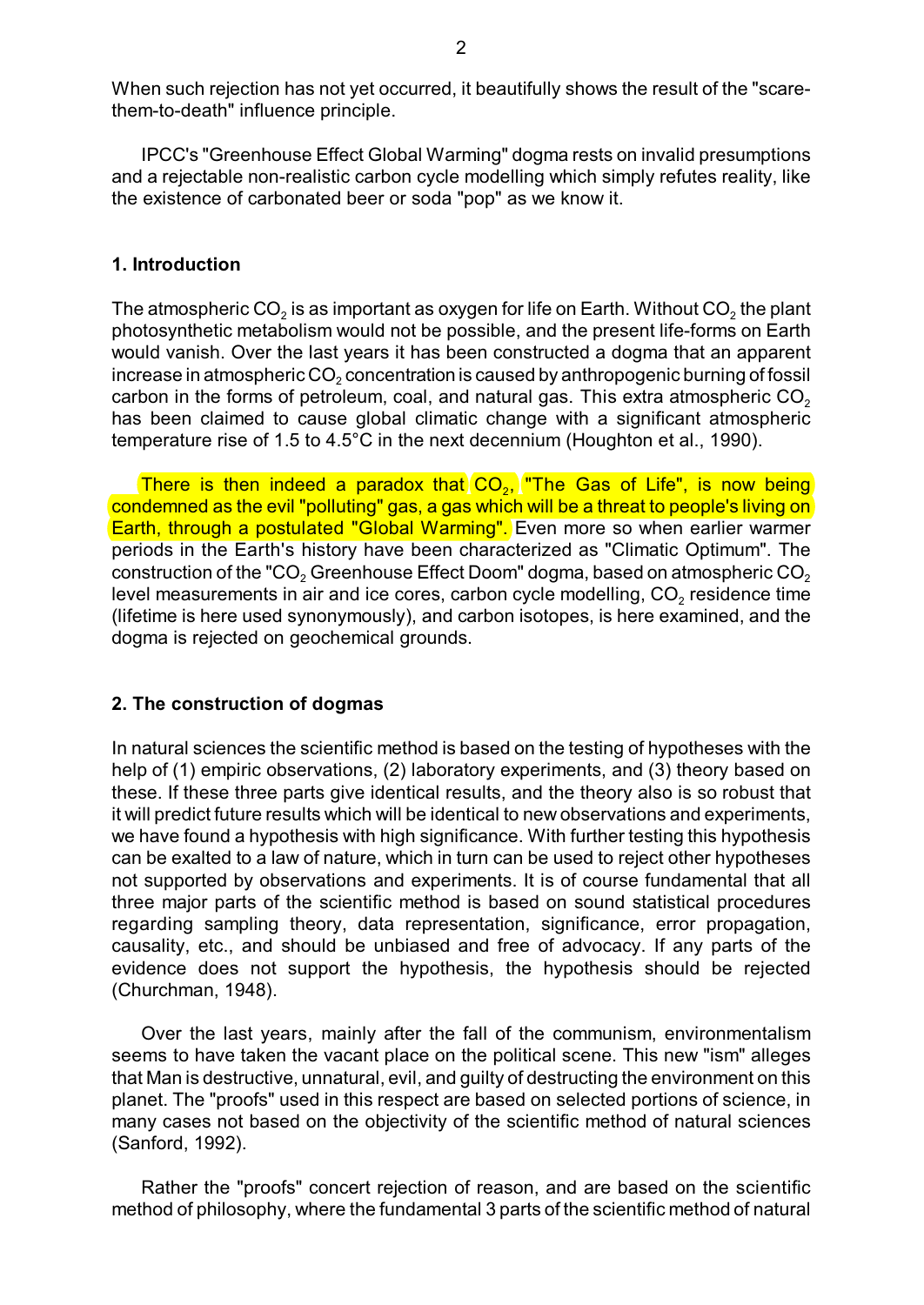3

In philosophy the world is artificial, and truth is redefined to mean coherence among ideas, along the views of the philosopher Immanuel Kant. Hence a dogma can be constructed by ignoring reality, and rather appealing to authority or consensus as invalid substitutes for reason. In philosophy hypotheses can be proposed, validated, and accepted without reference to facts (Sanford, 1992). We see that most often the treatment of what is normal or natural is lacking from the environmental "dooms", and that we only are told what is "abnormal" or "unnatural" without an indisputable baseline reference.

To construct a dogma the methodology is to start with an idea one feels correct and then finding evidence to support it. Reason will then have to be substituted by intuition, belief, faith, emotions, or feelings as the ultimate source of knowledge. Sanford (1992) further points out that the "ecosopher" Arne Næss (1990) begins a book with the section *"Beginning with intuitions"* and a feeling of *"our world in crisis"*. The dogma will be accepted as truth by the people at large if it will be supported by "authorities", "experts", and well-known important people, not necessarily with their expertise in the relevant field; and especially so if the dogma is being supported by international bodies or assemblies, and given a wide and one-sided coverage by the media. The dogma will be even more appealing if it appears as a self-fulfilling prophecy.

The marketing and influence, i.e. the psychology of persuasion of a dogma, will therefore be important for it to be accepted as truth. The greater the number of people who find any idea correct, the more the idea will appear to be correct among people. People are usually not able to use all relevant information available. They use instead only a single, highly representative piece of the relevant information. When something is presented as a scary scenario, it creates an emotional reaction that makes it difficult to think straight (i.e. consider all facts), especially if there has been created a belief that decisions regarding a common crisis will have to be made fast (Cialdini, 1993). This is what has been called the *"scare-them-to-death"* approach (Böttcher, 1996), and makes the foundation for creating a doomsday dogma. Stephen Schneider, a climatologist and leading proponent of the global warming theory, says: *"To capture the public imagination ... we have to offer up some scary scenarios, make simplified dramatic statements and little mention of any doubts one might have"*, thereby acting as an advocate for his subjective belief in the "Greenhouse Effect Global Warming" dogma rather than as an objective scientist (Sanford, 1992).

A doomsday dogma made under these conditions will very likely cause a political turmoil. The old saying *"Everybody talks about the weather, and nobody does anything about it"* is claimed to be invalid when Man's burning of fossil fuel allegedly will change the world's climates. The creation of a "CO $_{\rm 2}$  Greenhouse Effect Doom" dogma will easily give more power and money to politicians and people at power, letting them introduce legislation and taxation on energy consumption and people's way of living by implementing policies infringing on people's technology, industry, and freedom.

### **3. The foundation of the CO<sub>2</sub> dogma - early atmospheric CO<sub>2</sub> measurements**

In order to construct a "CO $_{\rm 2}$  Greenhouse Effect Doom" dogma, it will be necessary to justify that (1) pre-industrial atmospheric CO $_{\rm 2}$  was lower than today, (2) atmospheric CO $_{\rm 2}$  has steadily risen from its pre-industrial level to today's level, (3) Man's burning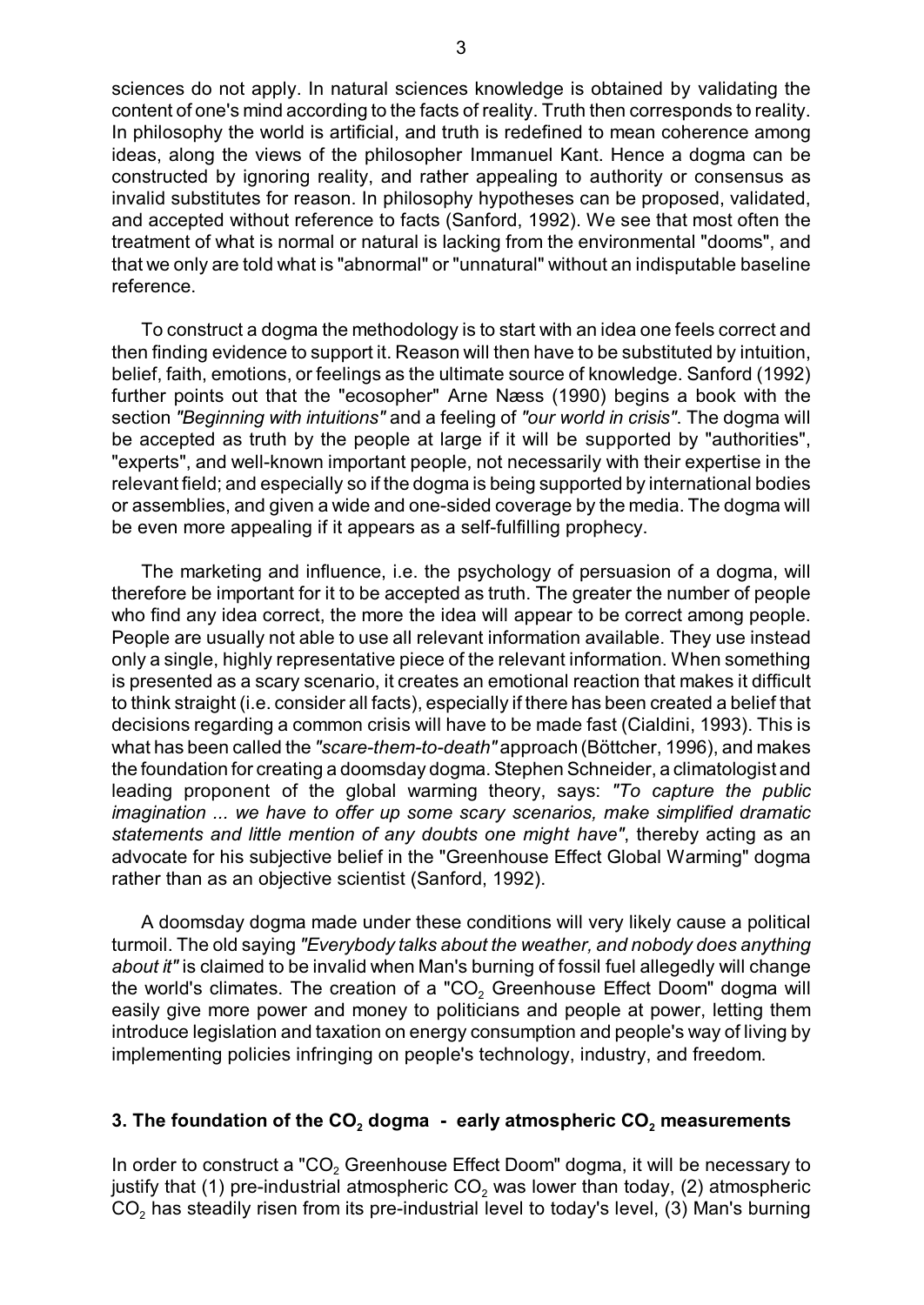of fossil fuel is causing an increase in atmospheric CO $_{\rm 2}$  level, (4) hence atmospheric CO $_{\rm 2}$  must have a long residence time (lifetime), and (5) atmospheric temperatures are increasing due to Man's burning of fossil fuel.

Callendar (1938) revived the hypothesis of "Greenhouse Warming" due to Man's activity, proposed by Arrhenius (1896). Callendar may truly be regarded as the father of the current dogma on man-induced global warming (Jaworowski et al., 1992 b). In order to support his hypothesis, Callendar (1940, 1958) selected atmospheric CO $_{\rm 2}$  data from the 19th and 20th centuries. Fonselius et al. (1956) showed that the raw data ranged randomly between about 250 and 550 ppmv (parts per million by volume) during this time period, but by selecting the data carefully Callendar was able to present a steadily rising trend from about 290 ppmv for the period 1866 - 1900, to 325 ppmv in 1956.

Callendar was strongly criticized by Slocum (1955), who pointed out a strong bias in Callendar's data selection method. Slocum pointed out that it was statistically impossible to find a trend in the raw data set, and that the total data set showed a constant average of about 335 ppmv over this period from the 19th to the 20th century. Bray (1959) also criticized the selection method of Callendar, who rejected values 10% or more different from the *"general average"*, and even more so when Callendar's *"general average"* was neither defined nor given.

Note that Callendar (1940) wrote: *"There is, of course, no danger that the amount of CO<sup>2</sup> in the air will become uncomfortably large because as soon as the excess pressure in the air becomes appreciable, say about 0.0003 atmos., the sea will be able to absorb this gas as fast as it is likely to be produced."*

Callendar (1949) repeated this fact, but went on to say: *"As the deep waters of the sea move slowly and only shallow contact surface is involved in the carbon-dioxide equilibrium, this reservoir does not immediately control a sudden eruption of the gas such as has occurred this century. It will be hundreds or perhaps thousands of years before the sea absorbs its fair share."* Callendar believed that nearly all the  $\mathsf{CO}_2$ produced by fossil fuel combustion has remained in the atmosphere. He suggested that the increase in atmospheric CO $_{\rm 2}$  may account for the observed slight rise in average temperature in northern latitudes during the recent decades.

The "CO $_{\rm 2}$  Greenhouse Effect Doom" was being substantiated by Revelle & Suess (1957) who wrote: *"Thus human beings are now carrying out a large scale geophysical experiment of a kind which could not have happened in the past nor be reproduced in the future. Within a few centuries we are returning to the air and oceans the concentrated organic carbon stored over hundreds of millions of years."* But by considering the chemical facts on the exchange of CO $_{\rm 2}$  between the atmosphere and the ocean<mark>, they concluded that only a total increase of 20 to 40% in atmospheric CO<sub>2</sub></mark> can be anticipated by burning all fossil fuel. This is comparable to the 20% increase calculated by Segalstad from the air/sea CO $_2$  partition coefficient given by chemical equilibrium constants (Segalstad, 1996).

At the same time Craig (1957) pointed out from the natural (by cosmic rays) radiocarbon (14-C) production rate that atmospheric CO $_{\rm 2}$  is in active exchange with very large CO $_{\rm 2}$  reservoirs in the ocean and biosphere. However, Callendar (1958) had apparently more faith in his carefully selected CO<sub>2</sub> data, because he commented Craig's conclusion by writing: *"Thus, if the increase shown by the measurements*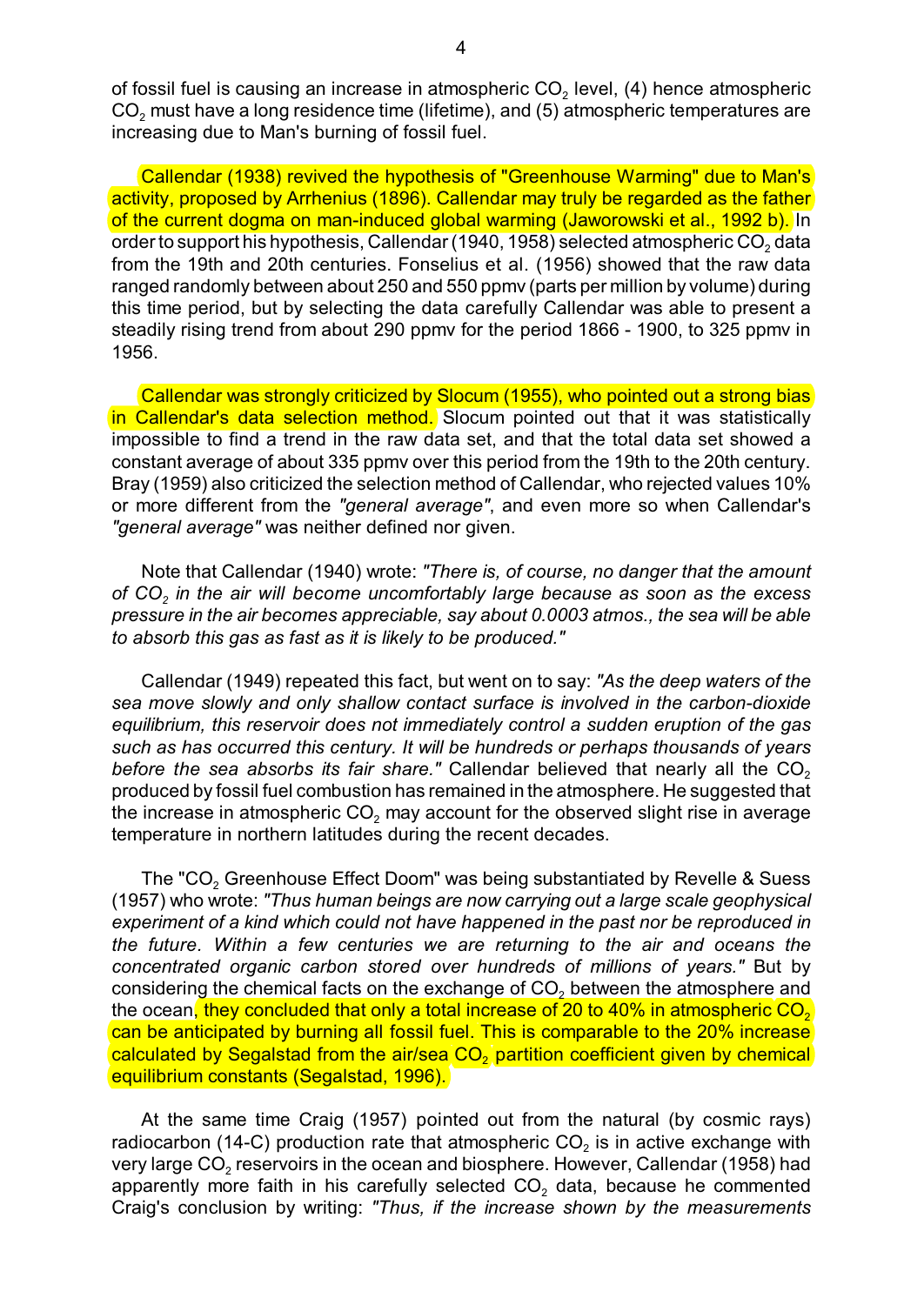*discussed here is even approximately representative of the whole atmosphere, it means 2 that the oceans have not been accepting additional CO on anything like the expected scale."*

# **4. The building of the dogma - recent atmospheric CO** $_2$  **measurements**

The stir around the atmospheric CO $_{\rm 2}$  data selected by Callendar made it necessary to start compiling analytical data of contemporary atmospheric CO $_{\rm 2}$ . 19 North-European stations measured atmospheric CO $_{\rm 2}$  over a 5 year period from 1955 to 1959. Measuring with a wet-chemical technique the atmospheric CO $_2$  level was found to vary between approximately 270 and 380 ppmv, with annual means of 315 - 331 ppmv, and there was no tendency of rising or falling atmospheric CO $_2$  level at any of the 19 stations during this 5 year period (Bischof, 1960). The data are particularly important because they are unselected and therefore free of potential biases from selection procedures, unlike the CO<sub>2</sub> measurements based on the procedures at Mauna Loa (see below). Note that these measurements were taken in an industrial region, and would indeed have shown an increase in  $CO<sub>2</sub>$  levels if increasing amounts of anthropogenic  $CO<sub>2</sub>$  were accumulating in the atmosphere during this period.

During the same period atmospheric CO $_2$  measurements were started near the top of the strongly CO<sub>2</sub>-emitting (e.g., Ryan, 1995) Hawaiian Mauna Loa volcano. The reason for the choice of location was that it should be far away from  $\mathsf{CO}_2\text{-emitting}$ industrial areas. At the Mauna Loa Observatory the measurements were taken with a new infra-red (IR) absorbing instrumental method, never validated versus the accurate wet chemical techniques. Critique has also been directed to the analytical methodology and sampling error problems (Jaworowski et al., 1992 a; and Segalstad, 1996, for further references), and the fact that the results of the measurements were *"edited"* (Bacastow et al., 1985); large portions of raw data were rejected, leaving just a small fraction of the raw data subjected to averaging techniques (Pales & Keeling, 1965).

The acknowledgement in the paper by Pales & Keeling (1965) describes how the Mauna Loa CO<sub>2</sub> monitoring program started: *"The Scripps program to monitor CO<sub>2</sub> in the atmosphere and oceans was conceived and initiated by Dr. Roger Revelle who was director of the Scripps Institution of Oceanography while the present work was in* progress. Revelle foresaw the geochemical implications of the rise in atmospheric CO<sub>2</sub> *resulting from fossil fuel combustion, and he sought means to ensure that this 'large scale geophysical experiment', as he termed it, would be adequately documented as it occurred. During all stages of the present work Revelle was mentor, consultant, antagonist. He shared with us his broad knowledge of earth science and appreciation for the oceans and atmosphere as they really exist, and he inspired us to keep in sight the objectives which he had originally persuaded us to accept."* Is this the description of true, unbiased research?

The annual mean CO $_2$  level as reported from Mauna Loa for 1959 was 315.83 ppmv (15 ppmv lower than the contemporaneous North-European average level), reportedly rising steadily to 351.45 in January 1989 (Keeling et al., 1989), by averaging large daily and seasonal variations (the significance of all their digits not justified), but still within the range of the North European measurements 30-35 years earlier. Hence a rise in global atmospheric CO $_{\rm 2}$  level has not yet been significantly justified by validated methods and sound statistics.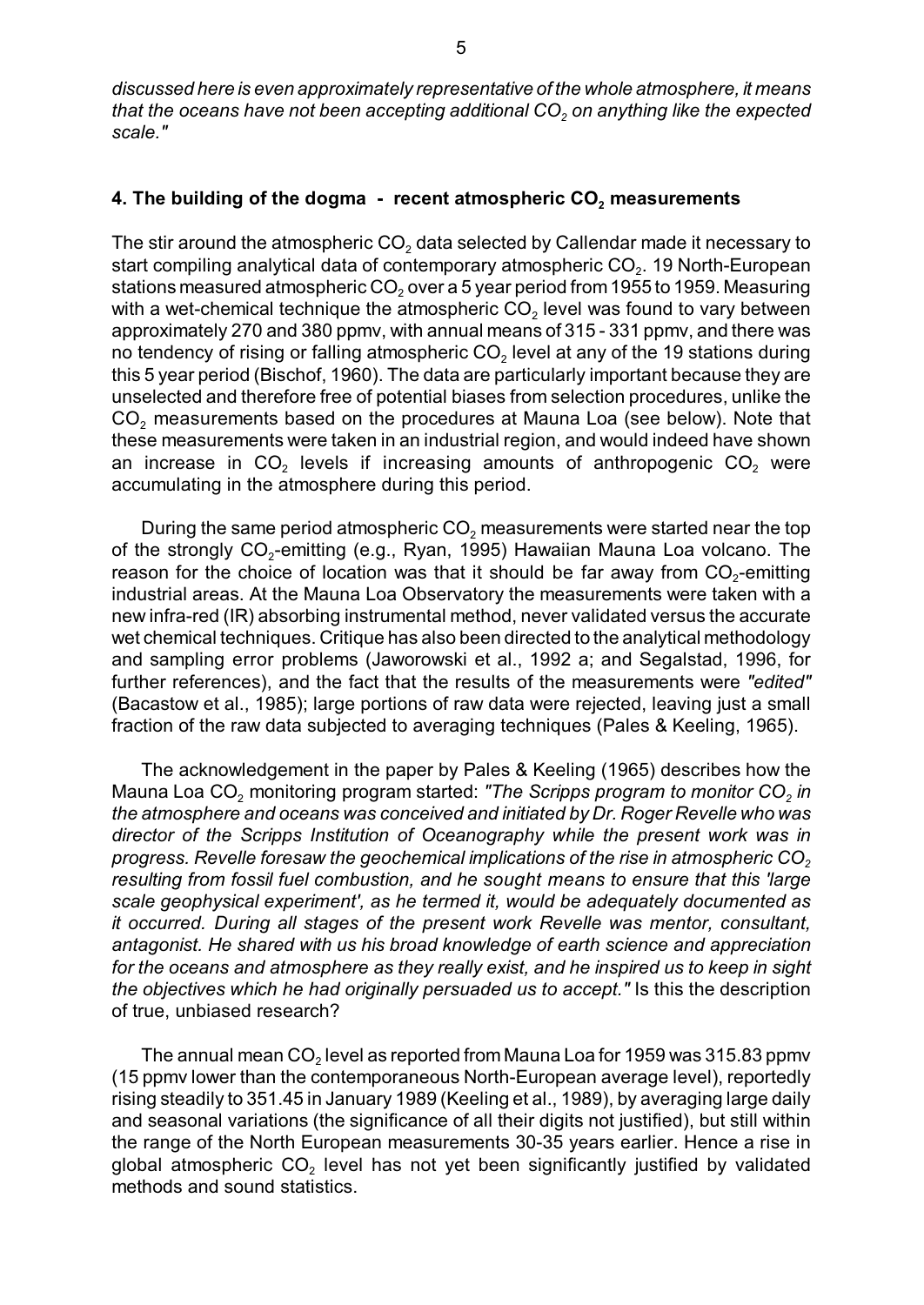## **5. Setting the dogma baseline - CO<sup>2</sup> measurements in ice cores**

In order to show that recent atmospheric CO $_{\rm 2}$  levels have risen due to Man's burning of fossil fuel, it was necessary to show a significant level increase above pre-industrial CO $_{\rm 2}$  levels. We saw how Callendar was able to set a baseline of about 290 ppmv by rejecting values deviating more than 10% from his desired value.

It was believed that snow accumulating on ice sheets would preserve the contemporaneous atmosphere trapped between snowflakes during snowfalls, so that the CO $_2$  content of air inclusions in cores from ice sheets should reveal paleoatmospheric CO<sub>2</sub> levels. Jaworowski et al. (1992 b) compiled all such CO<sub>2</sub> data available, finding that CO<sub>2</sub> levels ranged from 140 to 7,400 ppmv. However, such paleoatmospheric CO $_{\rm 2}$  levels published after 1985 were never reported to be higher than 330 ppmv. Analyses reported in 1982 (Neftel at al., 1982) from the more than 2,000 m deep Byrd ice core (Antarctica), showing unsystematic values from about 190 to 420 ppmv, were falsely "filtered" when the alleged same data showed a rising trend from about 190 ppmv at 35,000 years ago to about 290 ppmv (Callendar's pre-industrial baseline) at 4,000 years ago when re-reported in 1988 (Neftel et al., 1988); shown by Jaworowski et al. (1992 b) in their Fig. 5.

Siegenthaler & Oeschger (1987) were going to make *"model calculations that are based on* <sup>2</sup> *<sup>2</sup> the assumption that the atmospheric* [CO ] *increase is due to fossil CO input"* and other human activities. For this modelling they constructed a composite diagram of CO $_{\rm 2}$  level data from Mauna Loa and the Siple (Antarctica) core (see Jaworowski et al., 1992 b, Fig. 10). The data from the Siple core (Neftel et al., 1985) showed the "best" data in terms of a rising CO $_{\rm 2}$  trend. Part of the reason for this was that the core partially melted across the Equator during transportation before it was analysed (Etheridge et al., 1988), but this was neither mentioned by the analysts nor the researchers later using the data (see Jaworowski et al., 1992 b). Rather it was characterized as *"the excellent quality of the ice core"* and its  $\mathsf{CO}_2$  concentration data *"are assumed to represent the global mean concentration history and used as input data to the model"* (Siegenthaler & Oeschger, 1987). The two CO<sub>2</sub> level curves were constructed to overlap each other, but they would not match at corresponding age.

In order to make a matching construction between the two age-different nonoverlapping curves, it was necessary to make the assumption that the age of the gas inclusion air would have to be 95 years younger than the age of the enclosing ice. But this was not mentioned by the originators Siegenthaler & Oeschger (1987). This artificial construction has been used as a basis for numerous speculative models of changes in the global carbon cycle.

Oeschger et al. (1985) postulated this "air younger than enclosing ice" thesis from an explanation that the upper 70 m of the ice sheets should be open to air circulation until the gas cavities were sealed. Jaworowski et al. (1992 b) rejected this postulate on the basis that air is constantly driven out of the snow, firn, and ice strata during the snow to ice compression and metamorphism, so that ice deeper than about 1,000 m will have lost all original air inclusions. Deep ice cores will fracture when they are taken to the surface, and ambient air will be trapped in new, secondary inclusions. Both argon-39 and krypton-85 isotopes show that large amounts of ambient air are indeed included in the air inclusions in deep ice cores, and air from the inclusions will not be representative of paleoatmospheres (Jaworowski et al., 1992 b).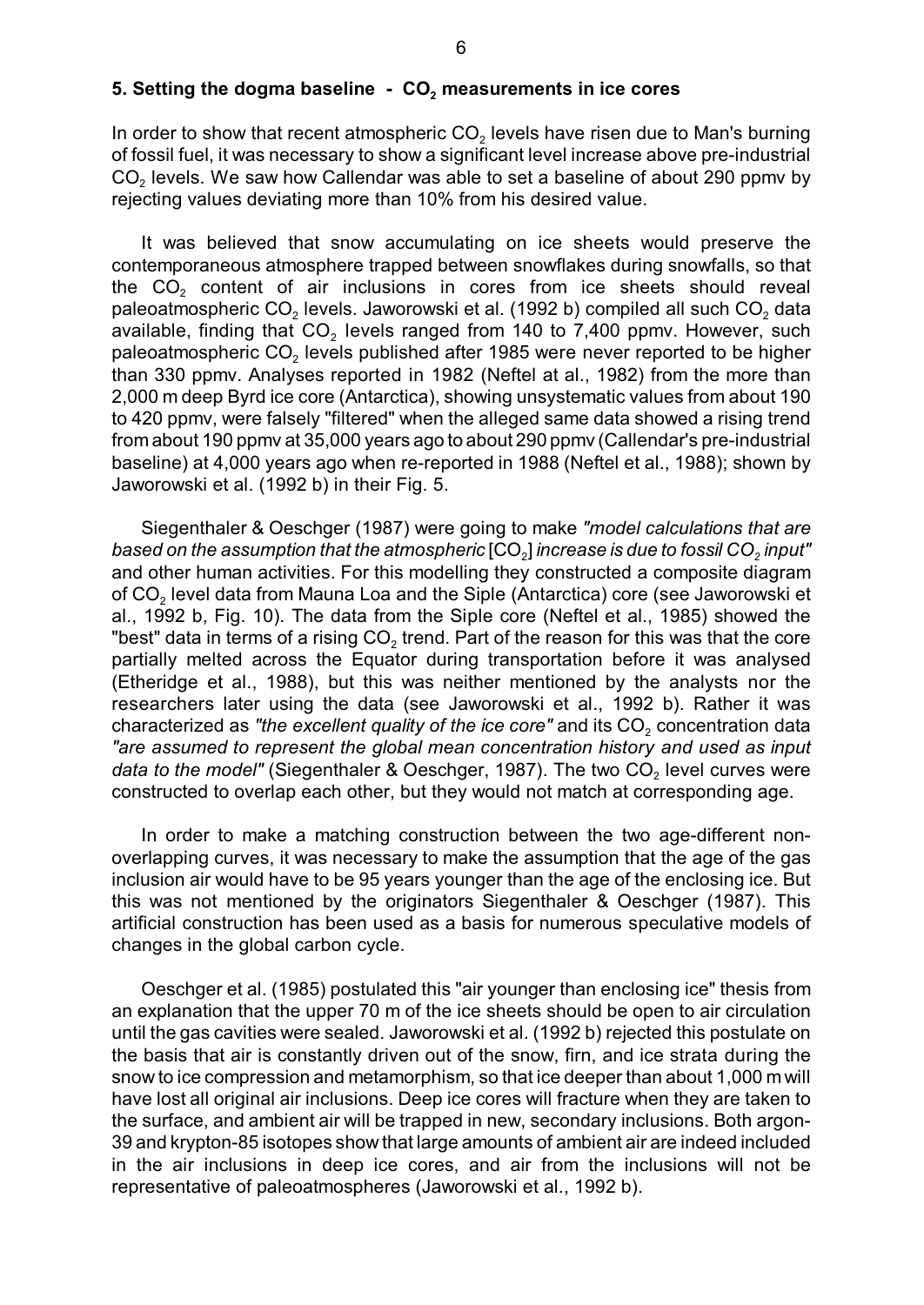Contamination from drilling fluids and more than twenty physical-chemical processes occurring in the ice before, during, and after drilling, make ice cores unsuitable for paleoatmospheric work (Jaworowski et al., 1992 b).

The most famous ice core, the Vostok (Antarctica) core, with air inclusions allegedly representing the global paleoatmospheres over the last 160,000 years, show  $\mathsf{CO}_2$ levels below 200 ppmv for many tens of thousands of years spanning 30,000 to 110,000 years BP (Barnola et al., 1987). *"Most geochemists were convinced that changes such as these could not occur"*, says Sarmiento (1991) about these low alleged paleoatmospheric CO<sub>2</sub> levels. Such low atmospheric CO<sub>2</sub> levels below approximately 250 ppmv (McKay et al., 1991) would have led to extinction of certain plant species. This has not been recorded by paleobotanists, showing clearly that the ice core CO<sub>2</sub> results are not representative of paleoatmospheres (Jaworowski et al., 1992 b), hence the  $\text{CO}_2$ -ice-core-method and its results must be rejected.

#### **6. Justifying the dogma - carbon cycle modelling vs. reality**

The Intergovernmental Panel on Climate Change (IPCC) uses *"carbon cycle modelling"* as part of one of their 3 evidences that the observed atmospheric CO $_{\rm 2}$  increase is indeed anthropogenic (Houghton et al., 1990; page 14, Section 1.2.5 called *"Evidence that the contemporary carbon dioxide increase in anthropogenic"*, last sentence: *"qualitatively consistent with results from carbon cycle modelling"*).

The present chairman of IPCC, Bert Bolin, entered the "Greenhouse Effect Global Warming" scene with his Bolin & Eriksson (1959) paper. Here they expand on the belief of Callendar (1958) that his apparent atmospheric CO $_{\rm 2}$  increase must be anthropogenic, and that the reason for this is that the ocean is not dissolving the atmospheric CO $_{\rm 2}$  which the chemical laws (cf. Henry's Law) say it should.

Bolin & Eriksson (1959) correctly state: *"First we see that if the partial pressure of CO<sup>2</sup> varies and the hydrogen ion concentration were kept constant, the relative changes* would be the same in the sea as in the atmosphere. <mark>As the total amount of CO<sub>2</sub> in the</mark> <u>bea is about 50 times that in the air, practically all excess CO<sub>2</sub> delivered to the</u> *atmosphere would be taken up by the sea when equilibrium has been established."* They further cite Revelle & Suess (1957) that: <mark>"most of the CO<sub>2</sub> due to combustion has</mark> *been t <sup>2</sup> ransferred into the ocean and that a net increase of CO in the atmosphere of only a few percent has actually occurred. Callendar's deduction has therefore been rejected"*. They also accept an atmospheric lifetime of about 5 years. This is all in accordance with the laws of chemistry and the carbon isotope ratios of the atmospheric  $\mathsf{CO}_2$  (Segalstad, 1996).

Such a situation would not fit the heavily criticized atmospheric CO<sub>2</sub> level rise constructed by Callendar (1958) as characterized by Bolin & Eriksson (1959) as: *"deduced from a careful survey of all available measurements"*. Bolin & Eriksson (1959) goes on to model an ocean without its primary chemical buffer agent calcium carbonate and without organic matter (like all later carbon cycle modellers also have done). They further cite from the discussion of Revelle & Suess (1957) that the sea could have a "buffer" factor: *"a buffer mechanism acting in such a way that a 10% increase of the CO<sup>2</sup> -content of the atmosphere need merely be balanced by an increase of about 1%* of the total CO<sub>2</sub> content in sea water to reach a new equilibrium". . . . "The low buffering *capacity of the sea mentioned by Revelle and Suess is due to a change in the*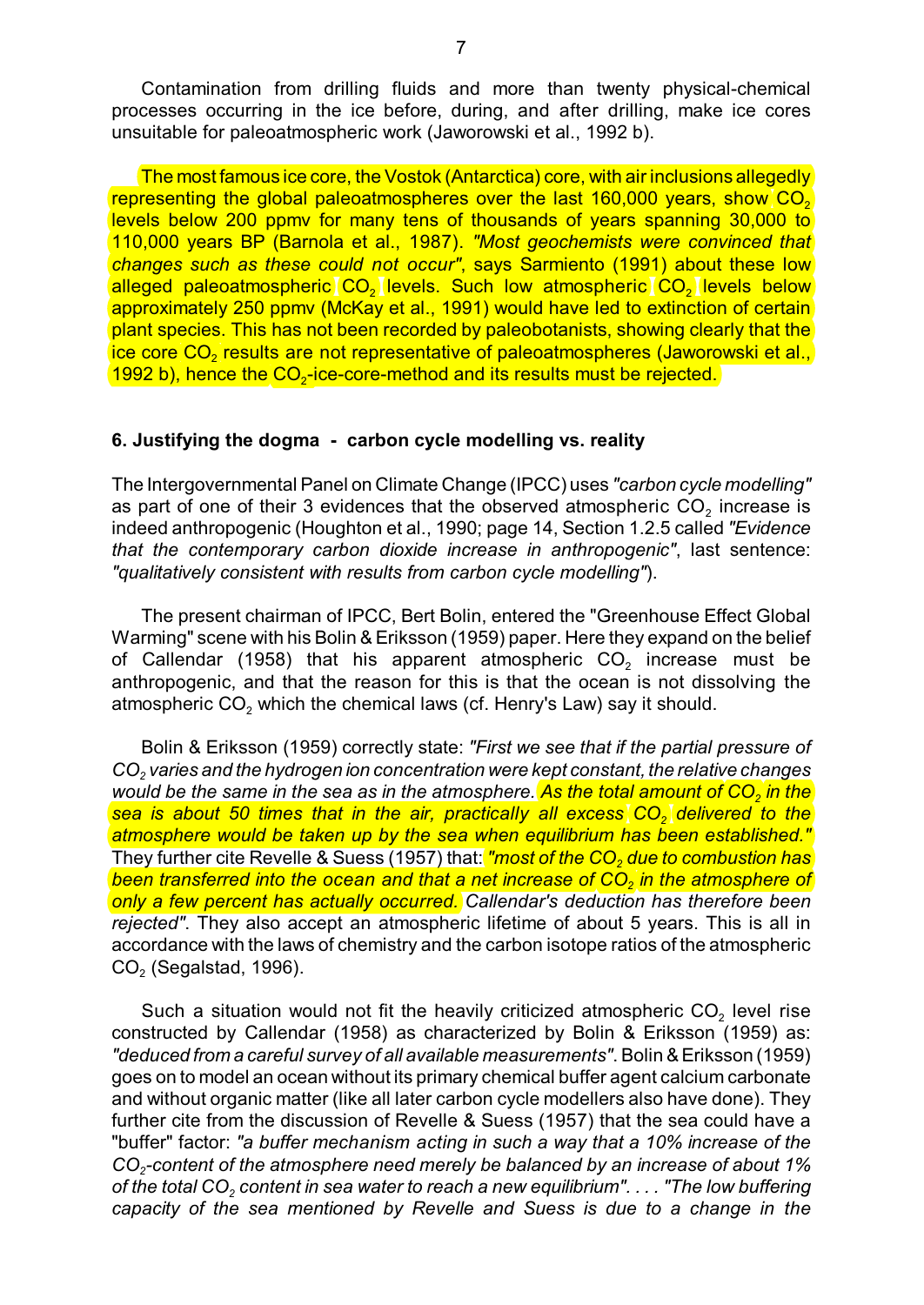$d$ issociation equilibrium between CO $_2$  and  $H_2$ CO $_3$  on one hand and HCO $_3^{\text{F1}}$  and CO $_3^{\text{[2-1]}}$ *ions on the other."*

They neglect, however, the conclusion from the discussion by Revelle & Suess (1957, page 25): *"It seems therefore quite improbable that an increase in the atmospheric CO<sup>2</sup> concentration of as much as 10% could have been caused by industrial fuel combustion during the past century, as Callendar's statistical analyses indicate."*

It is appropriate as this point to add that if Bolin & Eriksson's conditions in the last paragraph were true, carbonated beer (Bohren, 1987) and soda "pop" as we know it would be an impossibility with their "buffer" factor (see below); rain and fresh water would not show the observed equilibrium pH of 5.7 (Krauskopf, 1979); and experiments would not had shown complete isotopic equilibrium between CO $_{\rm 2}$  and water in just hours, which in turn is the prerequisite for routine stable isotope analysis involving CO $_{\rm 2}$ (Gonfiantini, 1981).

Experimentally it has been found that CO $_2$  and pure water at 25 degrees C reaches 99% isotopic equilibrium after 30 hours and 52 minutes; after shaking (like wave agitation) 99% equilibrium is reached after 4 hours and 37 minutes (Gonfiantini, 1981). At 350 ppmv CO $_{\rm 2}$  in the air, the equilibrium concentration of carbonic acid in pure water will be about 0.00001 molal at 25 degrees C. This chemical equilibrium is reached within 20 seconds (Stumm & Morgan, 1970). At the same temperature, at pH-values between 7 and 9, CO<sub>2</sub> reaches 99% chemical equilibrium with water and calcium carbonate in about 100 seconds (Dreybrodt et al., 1996).

Carbonated beer, soda "pop", and champagne are good analogues to the  $\mathsf{CO}_2$ distribution between atmosphere and ocean. In both cases they manifest the equilibrium governed by Henry's Law: the partial pressure of CO $_{\rm 2}$  in the air will be proportional to the concentration of CO $_{\rm 2}$  dissolved in water. The proportional constant is the Henry's Law Constant, giving us a partition coefficient for CO $_2$  between air and water of approximately 1:50 (Revelle & Suess, 1957; Skirrow, 1975; Jaworowski et al., 1992 a; Segalstad, 1996). We have all experienced that carbonated drinks contain much more (about 50 times higher concentration) CO $_2$  than the air under the bottle cap above the carbonated water. This fact is in harsh contradiction to the Bolin & Eriksson's "buffer" factor claim that the air will contain much more CO $_2$  than the carbonated water, when trying to increase the partial pressure of CO $_{\rm 2}$  from the assumed pre-industrial level of 290 ppmv (pressure less than 0.0003 atmospheres) to a pressure of about 3 atmospheres in the CO<sub>2</sub> above the carbonated water in the brewed drink bottle.

Bolin & Eriksson's "buffer" factor would give about 10 times higher CO $_{\rm 2}$ concentration in air vs. sea water at about 0.0003 atmospheres CO $_{\rm 2}$  partial pressure, increasing dramatically to an air/water  $CO<sub>2</sub>$  partition coefficient of about 50:1 at a  $CO<sub>2</sub>$ partial pressure of about 0.003 atmospheres (10 times the assumed pre-industrial level; Bacastow & Keeling, 1973; see Section 7 below for more on the "buffer" factor).

From their untenable conditions Bolin & Eriksson state: *"It is obvious that an addition of CO<sub>2</sub> to the atmosphere will only slightly change the CO<sub>2</sub> content of the sea bu <sup>2</sup> t appreciably effect the CO content of the atmosphere." . . . "The decisive factor is instead the rate of overturning of the deep sea."* From: *"the fact that the top layer of the*  $\rm{o}$ cean only need to absorb a small amount of CO $_{\rm{2}}$  from the atmosphere", and a CO $_{\rm{2}}$ lifetime of 500 years for the deep ocean, Bolin & Eriksson (1959) reach the conclusion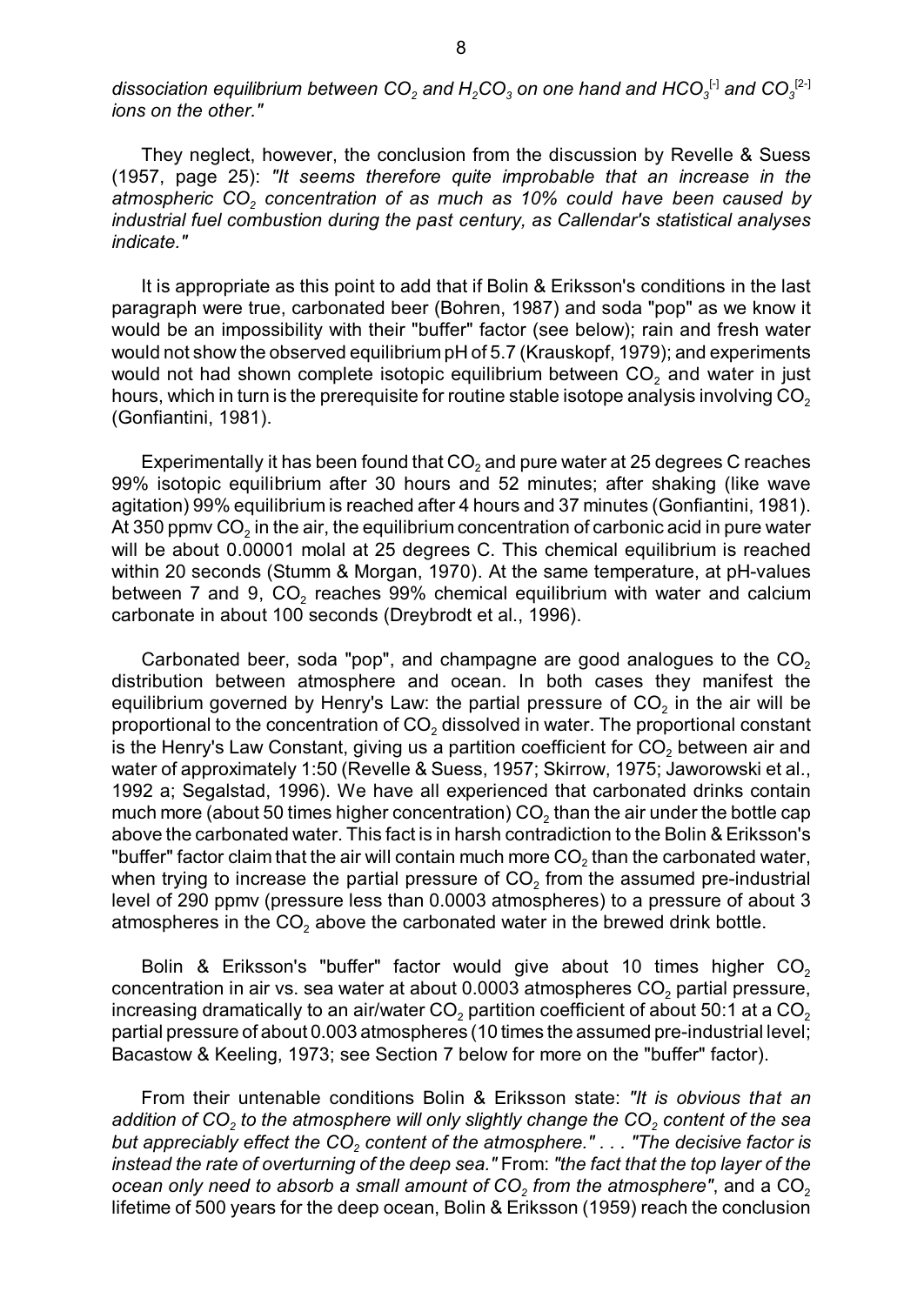*2* that: *"an increase of the atmosphere's content of CO of about 10 percent would have occurred in 1954. This value compares very favourably with the value of 10% given by Callendar (1958) as the total increase until 1955 deduced from a careful survey of all available measurements."* By over-simplifying the properties of the ocean the authors were able to construct a non-equilibrium model remote from observed reality and chemical laws, fitting the non-representative data of Callendar (1958).

At this point one should note that the ocean is composed of more than its 75 m thick top layer and its deep, and that it indeed contains organics. The residence time of suspended POC (particular organic carbon; carbon pool of about 1000 giga-tonnes; some 130% of the atmospheric carbon pool) in the deep sea is only 5-10 years. This alone would consume all possible man-made  $\mathsf{CO}_2$  from the total fossil fuel reservoir (some 7200 giga-tonnes) if burned during the next 300 years, because this covers 6 to 15 turnovers of the upper-ocean pool of POC, based on radiocarbon (carbon-14) studies (Toggweiler, 1990; Druffel & Williams, 1990; see also Jaworowski et al., 1992 a). The alleged long lifetime of 500 years for carbon diffusing to the deep ocean is of no relevance to the debate on the fate of anthropogenic CO $_2$  and the "Greenhouse Effect", because POC can sink to the bottom of the ocean in less than a year (Toggweiler, 1990).

#### **7. Boost for the dogma - the evasion "buffer" factor**

Bacastow & Keeling (1973) elaborate further on Bolin & Eriksson's ocean "buffer" factor, calling it an *"evasion factor"* (also called the *"Revelle factor"*; Keeling & Bacastow, 1977), because the "buffer" factor is not related to a buffer in the chemical sense. A real buffer can namely be defined as a reaction system which modifies or controls the value of an intensive (i.e. mass independent) thermodynamic variable (pressure, temperature, concentration, pH, etc.). The carbonate system in the sea will act as a pH buffer, by the presence of a weak acid  $(H, CO<sub>3</sub>)$  and a salt of the acid (CaCO<sub>3</sub>). The concentration of CO<sub>2</sub> (g) in the atmosphere and of Ca<sup>2+</sup> (aq) in the ocean will in the equilibrium Earth system also be buffered by the presence of CaCO $_3$  at a given temperature (Segalstad, 1996).

Bacastow&Keeling (1973) showtheir calculated evasion factors for average ocean surface water as a function of *"the partial pressure of CO<sub>2</sub> exerted by the ocean surface water, P<sub>m</sub>, and the total inorganic carbon in the water", here designated C<sub>total</sub>, relative* to the respective values they assumed for preindustrial times. The evasion factor is cons *<sup>2</sup>* tructed such that: *"if industrial CO production continues to increase, however, the evasion factor will rise with Pm according to the relation shown in Fig. 3. At the same* time the short-term capacity of the oceans to absorb  $\mathsf{CO}_2$  from the atmosphere will *diminish"* (Bacastow & Keeling, 1973). The evasion "buffer" factor is defined as

$$
\left[ \begin{array}{cc} \left( \begin{array}{cc} P_m - P_{m,o} \end{array} \right) / P_{m,o} \end{array} \right] / \left[ \begin{array}{cc} \left( \begin{array}{cc} C_{\text{total}} - C_{\text{total,o}} \end{array} \right) / C_{\text{total,o}} \end{array} \right]
$$

at constant sea water alkalinity.  $P_{m,o}$  and  $C_{total,o}$  are *"preindustrial values"* of  $P_m$  and  $C_{total}$ , respectively (Bacastow & Keeling, 1973). Slightly different definitions are used in various contexts (Kohlmaier, 1979). We clearly see that this evasion "buffer" factor is ideologically defined from an assumed model (atmospheric anthropogenic  $\mathsf{CO}_{2}$ increase) and an assumed pre-industrial value for the CO $_2$  level. These assumed preindustrial values are calculated by an iteration technique (Bacastow, 1981) from socalled *"apparent dissociation constants"*, established from empiric measurements at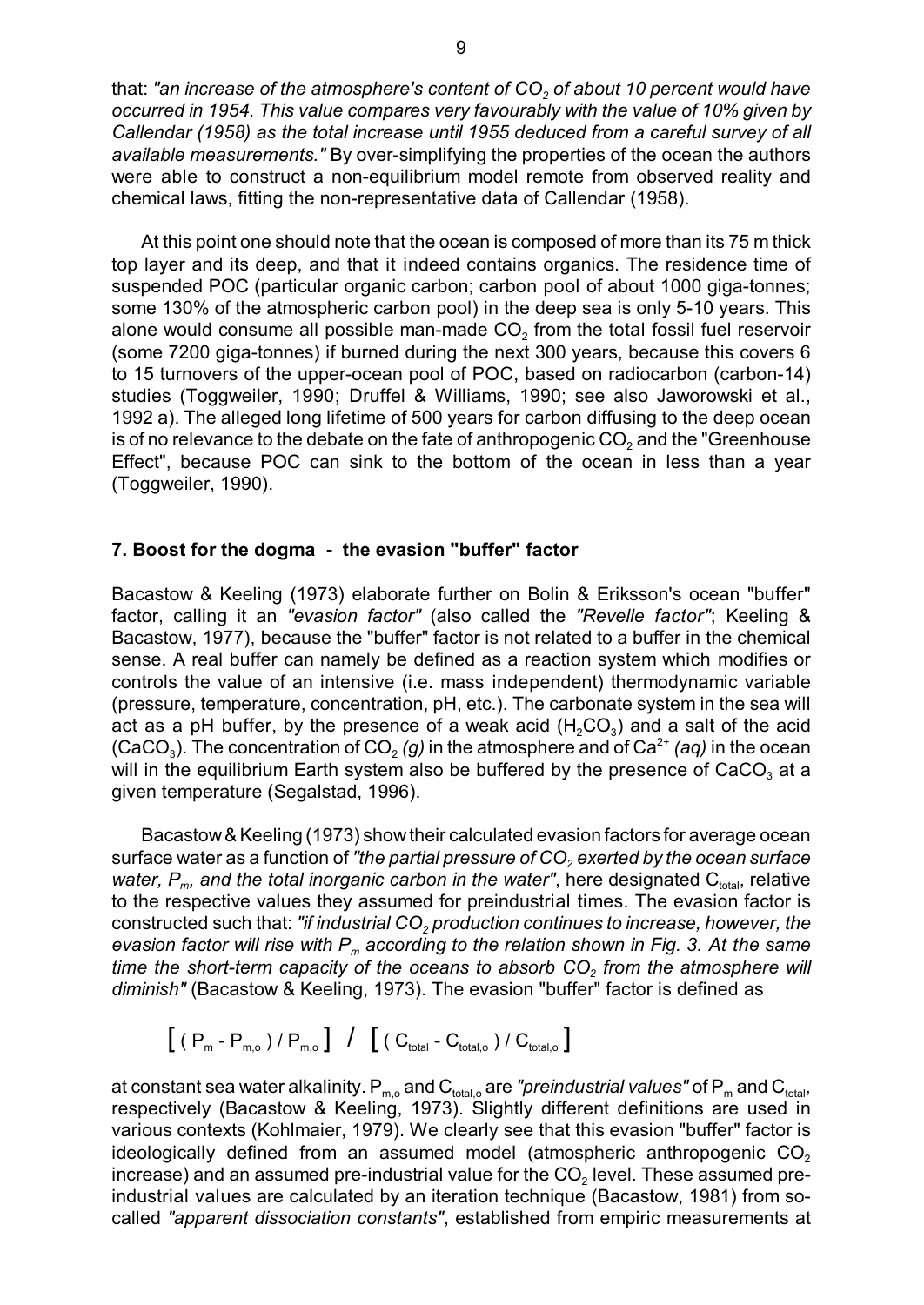sea, but showing considerable variation between different authors (Takahashi et al., 1976). *"There continues to be considerable uncertainty as to the magnitude of the gas exchange coefficient in the ocean"*, says Sarmiento (1991). The ideologically constructed non-linear evasion "buffer" factor or "Revelle factor" is later referred to as if it was established as a law of nature: *"known from thermodynamic data"* (Keeling & Bacastow, 1977); a gross exaggeration, giving a false scientific credibility to the method and the results from carbon cycle modelling using this "buffer" factor.

This is a beautiful example of circular logic in action, when such a construction as the evasion factor is used in all carbon cycle models which the IPCC base their anthropogenic CO $_2$ -level-rise evidence on. Using the evasion "buffer" factor instead of the chemical Henry's Law will always explain any CO $_{\rm 2}$  level rise as being anthropogenic, because that very idea was the basis for the construction of the evasion "buffer" correction factor.

The results of carbon cycle modelling using the evasion "buffer" factor is shown in Table 1. Some go even further: according to Revelle & Munk (1977) *"the atmospheric carbon dioxide content could rise to about 5 times the preindustrial value in the early part of the twenty-second century"*, i.e. in slightly more than 100 years from now.

|                           | Pre-in-<br>dustrial<br>content | After 1000 GT   |                   | After 6000 GT   |                   |
|---------------------------|--------------------------------|-----------------|-------------------|-----------------|-------------------|
|                           |                                | Content<br>(GT) | $%$ in-<br>crease | Content<br>(GT) | $%$ in-<br>crease |
| Atmosphere                | 700                            | 840             | 20                | 1880            | 170               |
| <b>Terrestrial system</b> | 3000                           | 3110            | 4                 | 3655            | 22                |
| Ocean surface layer       | 1000                           | 1020            | 2                 | 1115            | 12                |
| Deep ocean                | 35000                          | 35730           | 2                 | 39050           | 12                |

Table 1. Carbon contents in giga-tonnes (GT) for a four-reservoir non-linear nonequilibrium model during the assumed initial pre-industrial situation, after the introduction of 1,000 GT carbon, and after the introduction of 6,000 GT carbon in the form of CO $_{\rm 2}$  to the atmosphere, using an ideological evasion "buffer" correction factor of about 9. The first introduction corresponds to the total input from fossil fuel up to about the year 2000; the second is roughly equal to the known accessible reserves of fossil carbon. After Rodhe (1992).

In linear systems the fluxes between the reservoirs are linearly related to the reservoir contents, like in chemical equilibrium systems. In non-linear modelling, nonequilibrium complex relations are assumed, like for "logistical growth" models. The results after introduction of carbon to the atmosphere in Table 1 is from a simplified non-linear (non-chemical-equilibrium) non-steady state carbon cycle model with no calcium carbonate and no sea organics. The ideological evasion "buffer" correction factor is set at about 9. As a consequence of this factor a substantial increase in atmospheric CO $_{\rm 2}$  from introduction of a certain amount of fossil carbon is mathematically balanced by a small increase in carbon in the sea layers. We see that the non-linear relations introduced in these current carbon cycle models give rise to substantial calculated variations between the reservoirs. The atmospheric reservoir is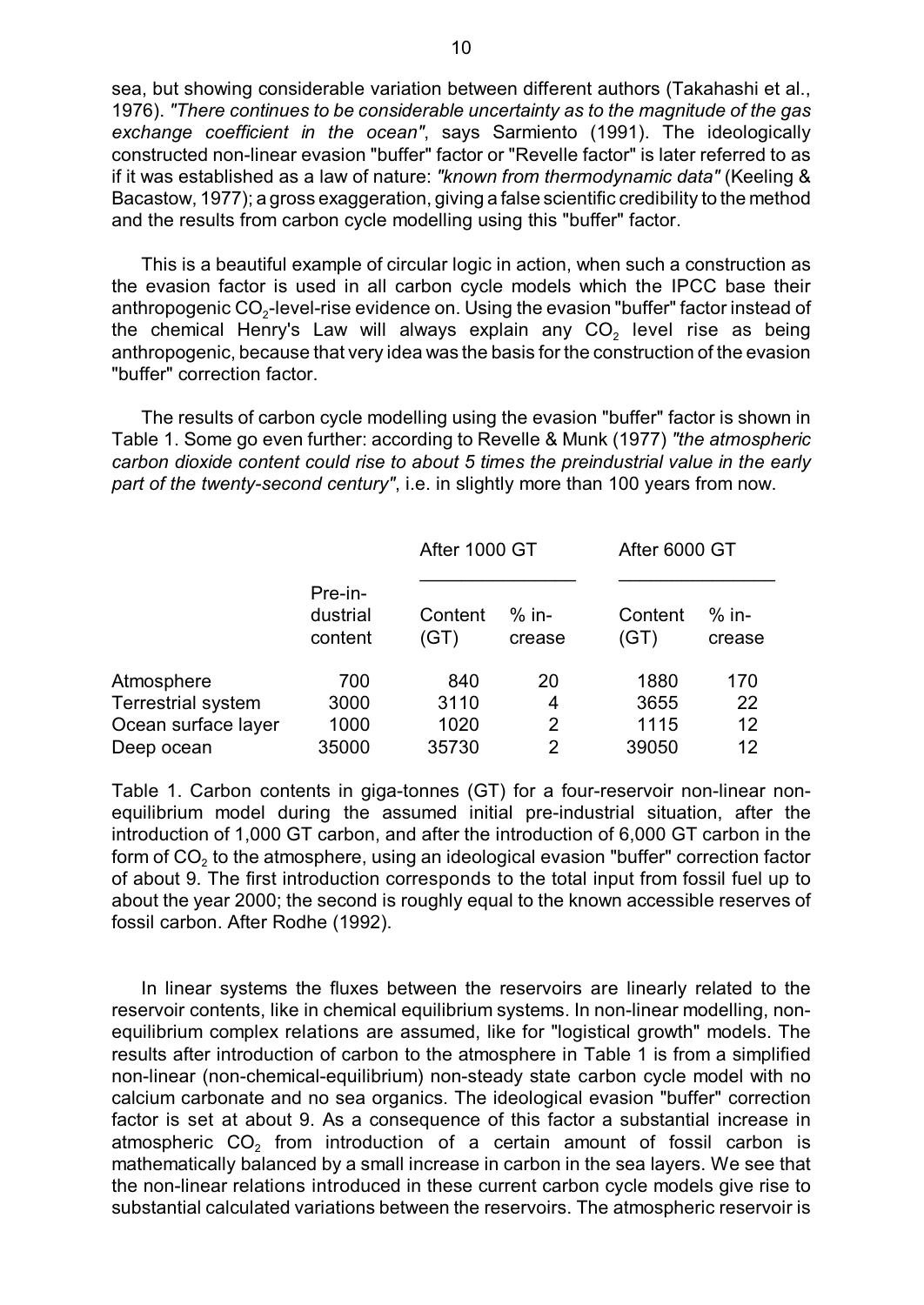in such simplified non-realistic models much more perturbed than any of the other reservoirs (Rodhe, 1992). If this mechanism were true, it would be impossible for breweries to put their CO $_{\rm 2}$  in beer or soda "pop".

The non-linear modelling results in Table 1 have been made to explain the apparent rise in atmospheric CO $_{\rm 2}$  today of 20% (vs. an assumed pre-industrial level) from fossil fuel burning by default, and predict a 170% increase in CO $_{\rm 2}$  when we have burned all our fossil fuel. The sea would in these models only see a maximum rise in CO $_{\rm 2}$  of 12%.

Holmén (1992) emphasizes that such *"box models and box diffusion models have very few degrees of freedom and they must describe physical, chemical, and biological processes very crudely. They are based on empirical relations rather than on first principles."*

# 8. Trouble for the dogma - the CO<sub>2</sub> "missing sink"

The next problem is that the Mauna Loa atmospheric CO $_2$  level increase only accounts for approximately 50% of the expected increase from looking at the amount of CO $_{\rm 2}$ formed from production data for the burning of fossil fuels (e.g., Kerr, 1992). This annual discrepancy of some 3 giga-tonnes of carbon is in the literature called *"the missing sink"* (analogous to "the missing link"; Holmén, 1992). When trying to find this "missing sink" in the biosphere, carbon cycle modelling has shown that deforestation must have contributed a large amount of CO $_{\rm 2}$  to the atmosphere. So instead of finding "the missing sink" in the terrestrial biosphere, they find another  $\mathsf{CO}_2$  source! This makes "the missing sink" problem yet more severe.

Trabalka (1985) summarizes the status of carbon cycle modelling and its missing sinks (Trabalka et al., 1985) by: *"As a first approximation in the validation of models, it should be possible to compute a balanced global carbon budget for the contemporary period; to date this has not been achievable and the reasons are still uncertain." . . . 2 "These models produce estimates of past atmospheric CO levels that are inconsistent* with the historical atmospheric CO<sub>2</sub> increase. This inconsistency implies that significant *errors in projections are possible using current carbon cycle models."*

Bolin's (1986) conclusion regarding carbon cycle models is on the contrary: *"We understand the basic features of the global carbon cycle quite well. It has been possible to construct quantitative models which can be used as a general guide for the projection of fu <sup>2</sup> ture CO concentrations in the atmosphere as a result of given emission scenarios"*. This is in high contrast to Holmén (1992), who concludes his book chapter on "The Global Carbon Cycle" with: *"obviously our knowledge of the global cycle of carbon is inadequate to get ends to meet"*.

A 50% error, i.e. the enormous amount of about 3 giga-tonnes of carbon annually not explained by a model, would normally lead to complete rejection of the model and its hypothesis using the scientific method of natural sciences. Still the 50% inexplicable error in the IPCC argumentation has strangely enough not yet caused all governments to reject the IPCC model. This fact beautifully shows the result of the "scare-them-todeath" principle (Section 2 above).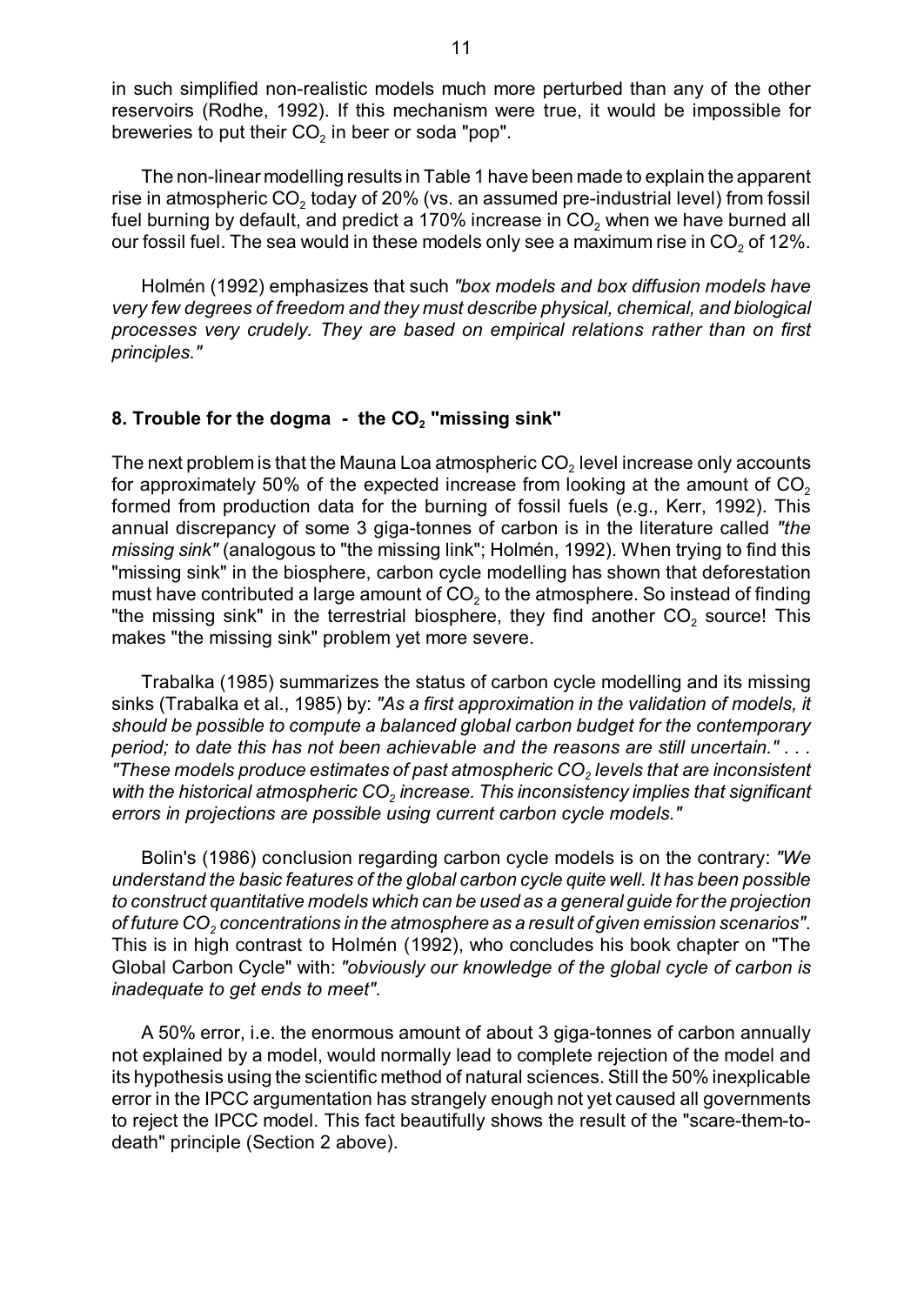### 9. Problems for the dogma - CO<sub>2</sub> residence time

A number of lifetimes and timescales are being used in both scientific and policy context to describe the behavior of heat-absorbing gases in the atmosphere. These concepts are very important for the discussion on whether anthropogenic CO $_{\rm 2}$  will be accumulated in the atmosphere and exert an additional global "Greenhouse Effect" warming. If each CO $_{\rm 2}$  molecule in the atmosphere has a short lifetime, it means that the CO $_2$  molecules will be removed fast from the atmosphere to be absorbed in another reservoir.

A number of definitions for lifetimes of atmospheric CO $_{\rm 2}$  has been introduced, like "residence time", "transit time", "response time", "e-folding time", "turnover time", "adjustment time", and more varieties of these (e.g., Rodhe, 1992; O'Neill et al., 1994; Rodhe & Björkström, 1979), to try to explain why atmospheric CO $_2$  allegedly cannot have the short lifetime of approximately 5 years which numerous measurements of different kinds show. It is being said that because we observe the atmospheric CO $_{\rm 2}$ level increase, which apparently has not been dissolved by the sea, the turnover time of atmospheric CO<sub>2</sub> "o*f the combined system"* must be several hundred years (Rodhe, 1992).

IPCC defines lifetime for CO $_{\rm 2}$  as the time required for the atmosphere to adjust to a future equilibrium state if emissions change abruptly, and gives a lifetime of 50-200 years in parentheses (Houghton et al., 1990). Their footnote No. 4 to their Table 1.1 explains: "For each gas in the table, except CO<sub>2</sub>, the "lifetime" is defined here as the *ratio of the atmospheric content to the total rate of removal. This time scale also characterizes the rate of adjustment of the atmospheric concentrations if the emission 2 rates are changed abruptly. CO is a special case since it has no real sinks, but is merely circulated between various reservoirs (atmosphere, ocean, biota). The "lifetime" o 2 2 f CO given in the table is a rough indication of the time it would take for the CO concentration to adjust to changes in the emissions . . ."*.

O'Neill et al. (1994) criticize the IPCC report (Houghton et al., 1990) because it *"offers no rigorous definition of lifetime; for the purpose of defining Global Warming Potentials, it instead presents integrations of impulse-response functions over several finite time intervals. Each of these estimates has its own strengths and weaknesses. Taken together, however, they create confusion over what "lifetime" means, how to calculate it, and how it relates to other timescales."* IPCC's assertion that CO<sub>2</sub> has no real sinks, have been rejected elsewhere (Jaworowski et al., 1992 a; Segalstad, 1996).

The atmospheric residence time (i.e. lifetime; turnover time) of CO<sub>2</sub> has been quantified based on measurements of natural radiocarbon (carbon-14) levels in the atmosphere and the ocean surface; the changes in those levels caused by anthropogenic effects, like "bomb carbon-14" added to the atmosphere by nuclear explosions; and the "Suess Effect" caused by the addition of old carbon-14-free CO $_{\rm 2}$ from combustion of fossil fuels; and the application of gas exchange theory to rates determined for the inert radioactive gas radon-222. The results from these measurements are shown in Table 2, mainly based on the compilation by Sundquist (1985), in addition to the solubility data of Murray (1992), and the carbon-13/carbon-12 mass-balance calculation of Segalstad (1992). Both of the last two recent methods happened to give a lifetime of 5.4 years based on completely different methods.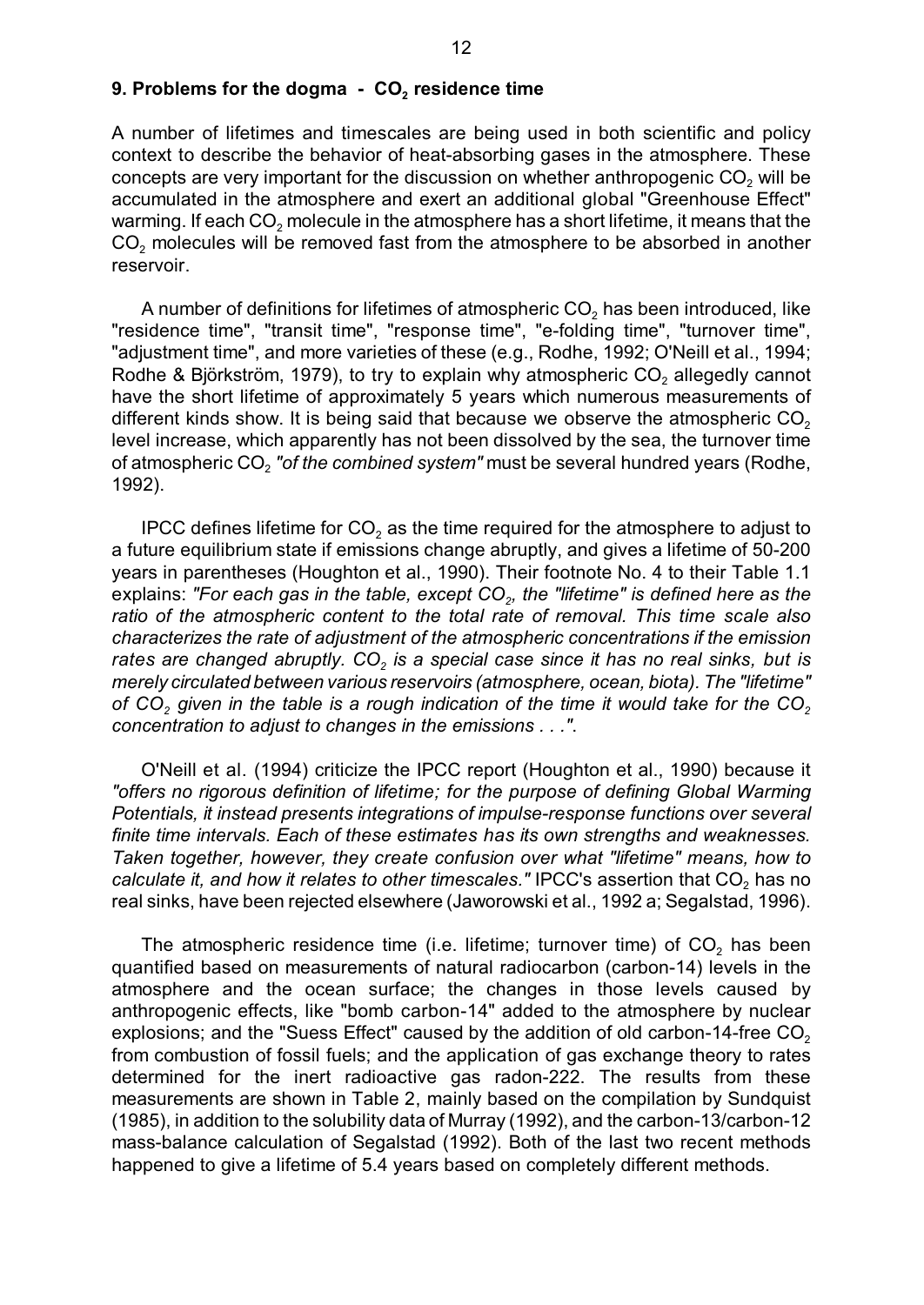| Based on natural carbon-14                         |                |
|----------------------------------------------------|----------------|
| Craig [1957]                                       | $7 +/- 3$      |
| Revelle & Suess [1957]                             | 7              |
| Arnold & Anderson [1957]                           | 10             |
| including living and dead biosphere                |                |
| (Siegenthaler, 1989)                               | $4 - 9$        |
| Craig [1958]                                       | $7 + 5$        |
| Bolin & Eriksson [1959]                            | 5              |
| Broecker [1963], recalc. by Broecker & Peng [1974] | 8              |
| Craig [1963]                                       | $5 - 15$       |
| Keeling [1973b]                                    | $\overline{7}$ |
| Broecker [1974]                                    | 9.2            |
| Oeschger et al. [1975]                             | $6-9$          |
| <b>Keeling [1979]</b>                              | 7.53           |
| Peng et al. [1979]                                 | $7.6(5.5-9.4)$ |
| Siegenthaler et al. [1980]                         | 7.5            |
| Lal & Suess [1983]                                 | $3 - 25$       |
| Siegenthaler [1983]                                | 7.9-10.6       |
| Kratz et al. [1983]                                | 6.7            |
| <b>Based on Suess Effect</b>                       |                |
| Ferguson [1958]                                    | $2(1-8)$       |
| Bacastow & Keeling [1973]                          | $6.3 - 7.0$    |
|                                                    |                |
| Based on bomb carbon-14                            |                |
| Bien & Suess [1967]                                | >10            |
| Münnich & Roether [1967]                           | 5.4            |
| Nydal [1968]                                       | $5 - 10$       |
| Young & Fairhall [1968]                            | $4-6$          |
| Rafter & O'Brian [1970]                            | 12             |
| Machta (1972)                                      | $\overline{2}$ |
| Broecker et al. [1980a]                            | $6.2 - 8.8$    |
| <b>Stuiver [1980]</b>                              | 6.8            |
| Quay & Stuiver [1980]                              | 7.5            |
| Delibrias [1980]                                   | 6.0            |
| Druffel & Suess [1983]                             | 12.5           |
| Siegenthaler [1983]                                | 6.99-7.54      |
| Based on radon-222                                 |                |
| Broecker & Peng [1974]                             | 8              |
| Peng et al. [1979]                                 | $7.8 - 13.2$   |
| Peng et al. [1983]                                 | 8.4            |
|                                                    |                |
| Based on solubility data                           |                |
| <b>Murray (1992)</b>                               | 5.4            |
| Based on carbon-13/carbon-12 mass balance          |                |
| Segalstad (1992)                                   | 5.4            |
|                                                    |                |

Table 2. Atmospheric residence time (i.e. lifetime, turnover time) of CO $_{\rm 2}$ , mainly based on the compilation by Sundquist (1985; for references in brackets).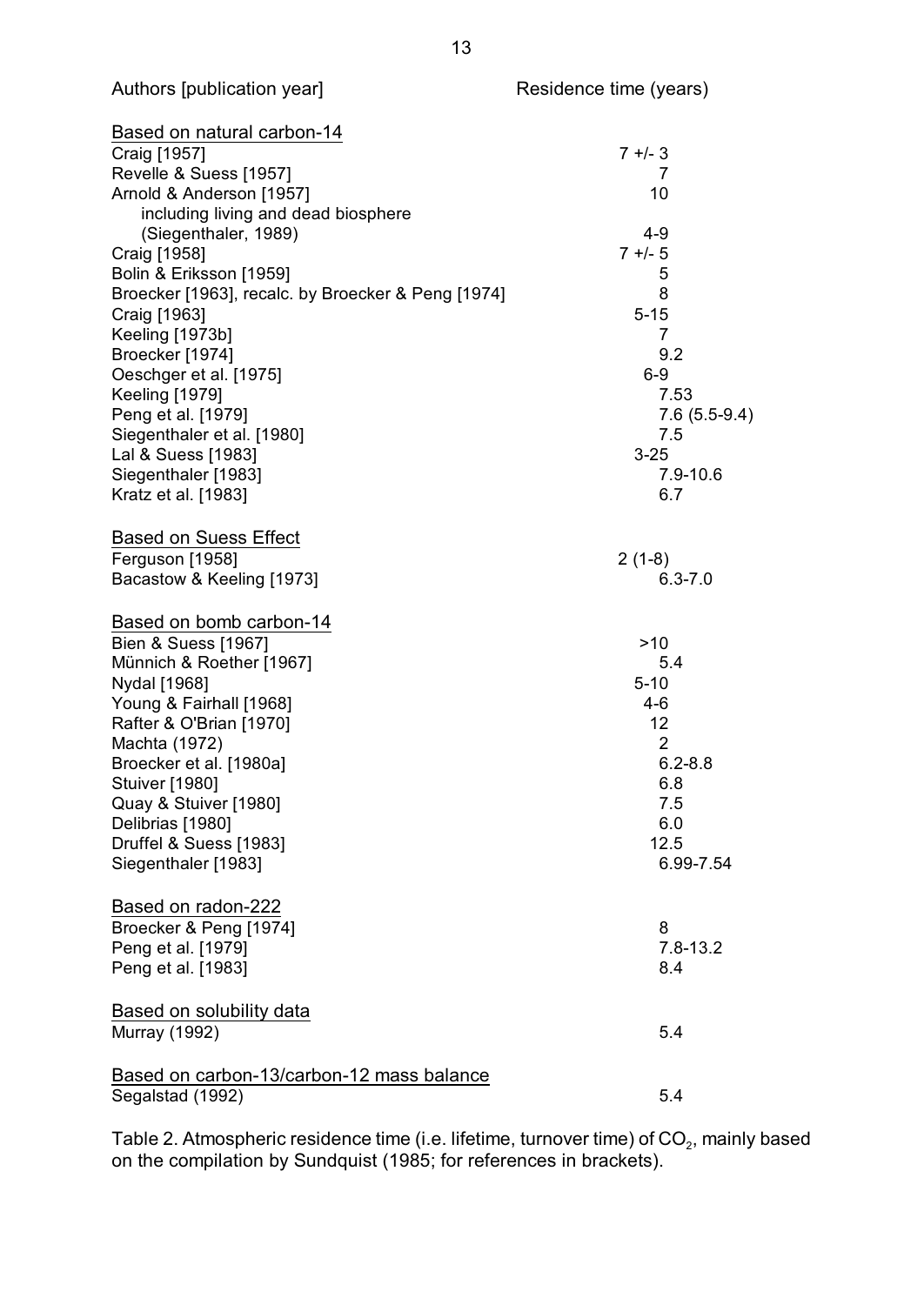Judged from the data of Table 2 there is apparently very little disagreement from early works to later works regardless of measurement method, that the atmospheric  $\mathsf{CO}_2$  lifetime is quite short, near 5 years. This fact was also acknowledged early by IPCC's chairman Bolin (Bolin & Eriksson, 1959).

We should also note that a large number of the atmospheric  $\mathsf{CO}_2$  lifetime measurements are based on anthropogenic additions of CO $_{\rm 2}$  to the atmosphere by "bomb carbon-14". It is important for the understanding of the robustness of the ocean to deal with the anthropogenic extra CO $_{\rm 2}$  that the measured lifetimes are within the same range as for natural carbon-14 before and after the nuclear bomb tests in the early nineteen-sixties. They are also coincident with lifetimes found when considering anthropogenic CO $_{\rm 2}$  from Man's burning of fossil fuel, both from carbon-14 as well as for carbon-13/carbon-12 isotopes. The measured lifetimes in Table 2 therefore represent <mark>the real lifetime of atmospheric CO<sub>2</sub> in</mark> dynamic contact with all its sources and sinks with "perturbations" included. Hence other "lifetimes" found by non-linear carbon cycle modelling are irrelevant.

The short atmospheric  $CO<sub>2</sub>$  lifetime of 5 years means that  $CO<sub>2</sub>$  quickly is being taken out of the atmospheric reservoir, and that approximately 135 giga-tonnes (about <mark>18%) of the atmospheric CO<sub>2</sub> pool is exchanged each year.</mark> This large and fast natural CO<sub>2</sub> cycling flux is far more than the approximately 6 giga-tonnes of carbon in the anthropogenic fossil fuel CO $_{\rm 2}$  now contributed annually to the atmosphere, creating so much political turmoil (Segalstad, 1992; 1996).

Supporters of the "Greenhouse Effect Global Warming" dogma have apparently not been satisfied with these facts based on numerous measurements and methods. They go on by saying that <mark>because we observe the atmospheric CO<sub>2</sub> level increase, it must</mark> be caused by Man's burning of fossil fuel, and the "lifetime" of atmospheric CO<sub>2</sub> must be 50-200 years (Houghton et al., 1990). Hence, they say, when we construct nonlinear (non-proportional and non-chemical-equilibrium) non-steady-state systems for the fluxes between the ocean surface layer, the atmosphere, and the terrestrial system, the decay time of man-made carbon into the atmosphere must be much longer than the turn-over time (Rodhe & Björkström, 1979). Because if we now use a constructed evasion "buffer" factor (Section 5 and 6 above) of 10, the atmospheric CO $_{\rm _2}$  "lifetime" will be 10 times the measured (real) lifetime of 5 years, namely 50 years or more (Rodhe & Björkström, 1979; Rodhe, 1992).

To rephrase; an apparent atmospheric CO $_2$  level rise, assumed to be due to Man's burning of fossil fuel, is being treated with non-linear (non-proportional and nonchemical-equilibrium) non-steady-state modelling, giving theoretical far longer "lifetimes" than actually measured. When this is not explained to the readers, they are led astray to get the impression that the "artificial" un-real model "lifetimes" are real lifetimes.

Or as O'Neill et al. (1994) phrase it: *"A growing array of timescales are being extracted from carbon cycle models and data and their relationships have not been clear." . . . "This discrepancy has not been adequately explained and is causing confusion in the literature concerned with the atmospheric "lifetime" of anthropogenic CO<sup>2</sup> " . . . "Considering the policy implications of such numbers, it is important that their meanings and relationships be fully clarified."*

Rodhe & Björkström (1979) conclude their treatment of carbon cycle and  $\mathsf{CO}_2$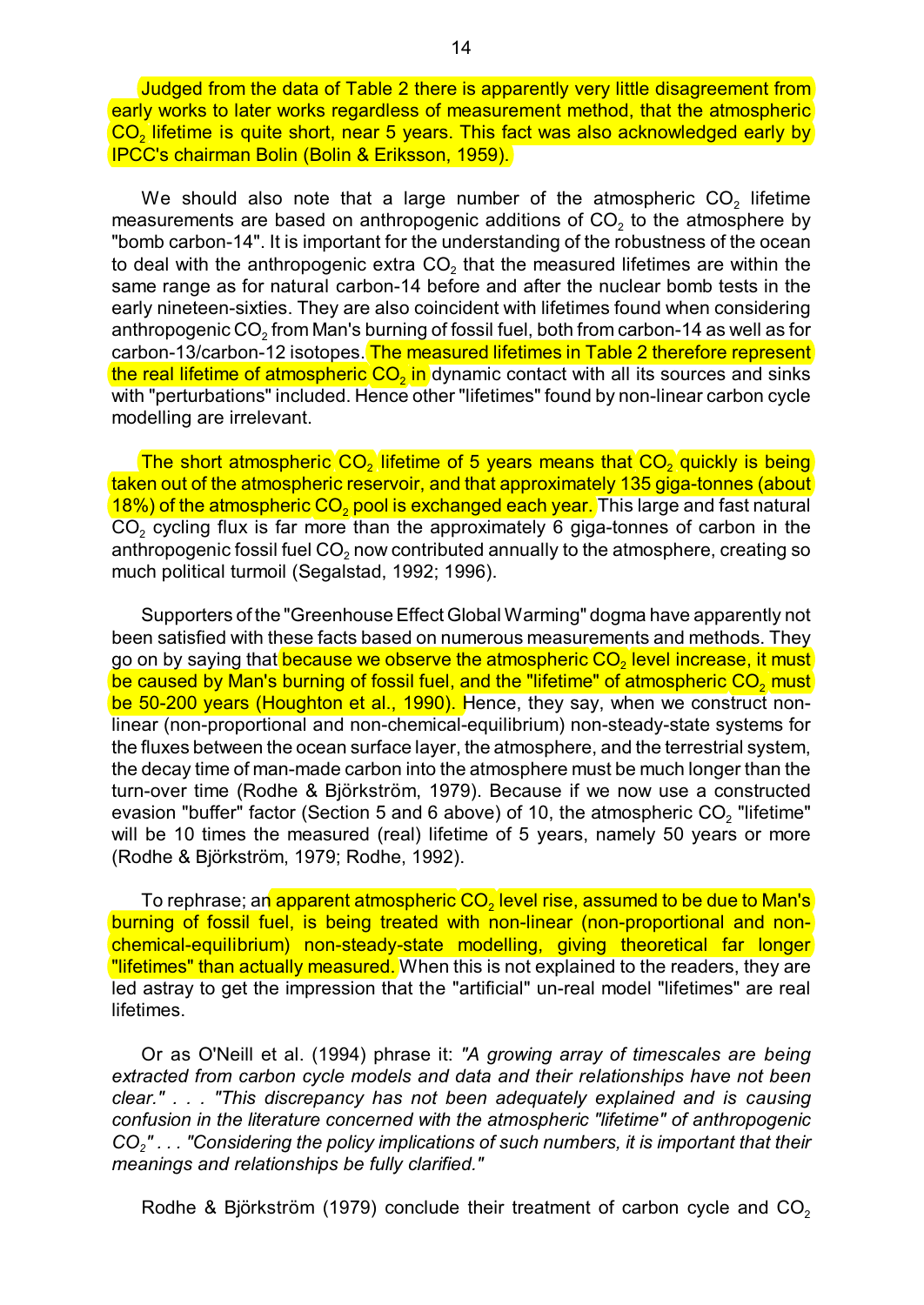lifetime modelling by: *"Naturally, we do not claim that such very simplified models of the carbon cycle, which we have studied, contain the final answer to the very complex quest <sup>2</sup> ion of how nature will distribute the man-made CO emissions between the major reservoirs. That question should be studied with the aid of much more sophisticated models which take into account more of our knowledge about the physical and chemical processes involved."*

#### **10. The breakdown of the dogma - carbon isotopes**

Suess (1955) estimated for 1953, based on the carbon-14 "Suess Effect" (dilution of the atmospheric CO<sub>2</sub> with CO<sub>2</sub> from burning of fossil fuel, void of carbon-14), "that the worldwide contamination of the Earth's atmosphere with artificial CO<sub>2</sub> probably amounts *to less than 1 percent"*. Revelle & Suess (1957) calculated on the basis of new carbon-14 data *<sup>2</sup>* that the amount of atmospheric *"CO derived from industrial fuel combustion"* would be 1.73% for an atmospheric  $CO<sub>2</sub>$  lifetime of 7 years, and 1.2% for a  $CO<sub>2</sub>$  lifetime of 5 years.

This is in conflict with IPCC researchers, who assume that 21% of our present-day (as of December 1988) atmospheric  $CO<sub>2</sub>$ , the assumed rise in  $CO<sub>2</sub>$  level since the industrial revolution, has been contributed from Man's burning of fossil fuel (Houghton et al., 1990).

This large contradiction between the carbon-14 measurements and the dogma, has worried many researchers. In order to make Suess' measurements fit the dogma, it would be necessary to mix the atmospheric fossil-fuel  $CO<sub>2</sub>$  with  $CO<sub>2</sub>$  from a different carbon reservoir five times larger than the atmosphere alone (Broecker et al., 1979). It was alternatively proposed that the carbon-14-labelled  $\mathsf{CO}_2$  would act completely differently than the "ordinary" CO<sub>2</sub>: *"However, the system's responses are not the same for the CO<sub>2</sub> concentration and for isotopic ratios" (Oeschger & Siegenthaler, 1978). The* explanation is given that the CO $_{\scriptscriptstyle 2}$  levels will be governed by the constructed evasion "buffer" correction factor, while on the other hand (strangely enough) the isotope ratios of the atoms in the very same CO<sub>2</sub> molecules would be unaffected by the evasion "buffer" factor, and further: *"would be equal in both reservoirs* [the atmosphere and the ocean *<sup>2</sup>* 's mixed layer] *at equilibrium. This explains why the relative atmospheric CO increase is larger than the Suess effect"* (Oeschger & Siegenthaler, 1978). This cannot be accepted, when all chemical and isotopic experiments indicate that equilibrium between CO $_{\rm 2}$  and water is obtained within a few hours (see Section 5 above).

Ratios between the carbon-13 and carbon-12 stable isotopes are commonly expressed in permil by a so-called delta-13-C notation being the standard-normalized difference from the standard, multiplied by 1000. The international standard for stable carbon isotopes is the Pee Dee Belemnite (PDB) calcium carbonate.

CO $_{\rm 2}$  from combustion of fossil fuel and from biospheric materials have delta-13-C values near -26 permil. "Natural" CO $_{\rm 2}$  has delta-13-C values of -7 permil in equilibrium with CO $_{\rm 2}$  dissolved in the hydrosphere and in marine calcium carbonate. Mixing these two atmospheric  $CO<sub>2</sub>$  components: IPCC's 21%  $CO<sub>2</sub>$  from fossil fuel burning + 79% "natural"  $CO<sub>2</sub>$  should give a delta-13-C of the present atmospheric  $CO<sub>2</sub>$  of approximately -11 permil, calculated by isotopic mass balance (Segalstad, 1992; 1996).

This atmospheric CO $_{\rm 2}$  delta-13-C mixing value of -11 permil to be expected from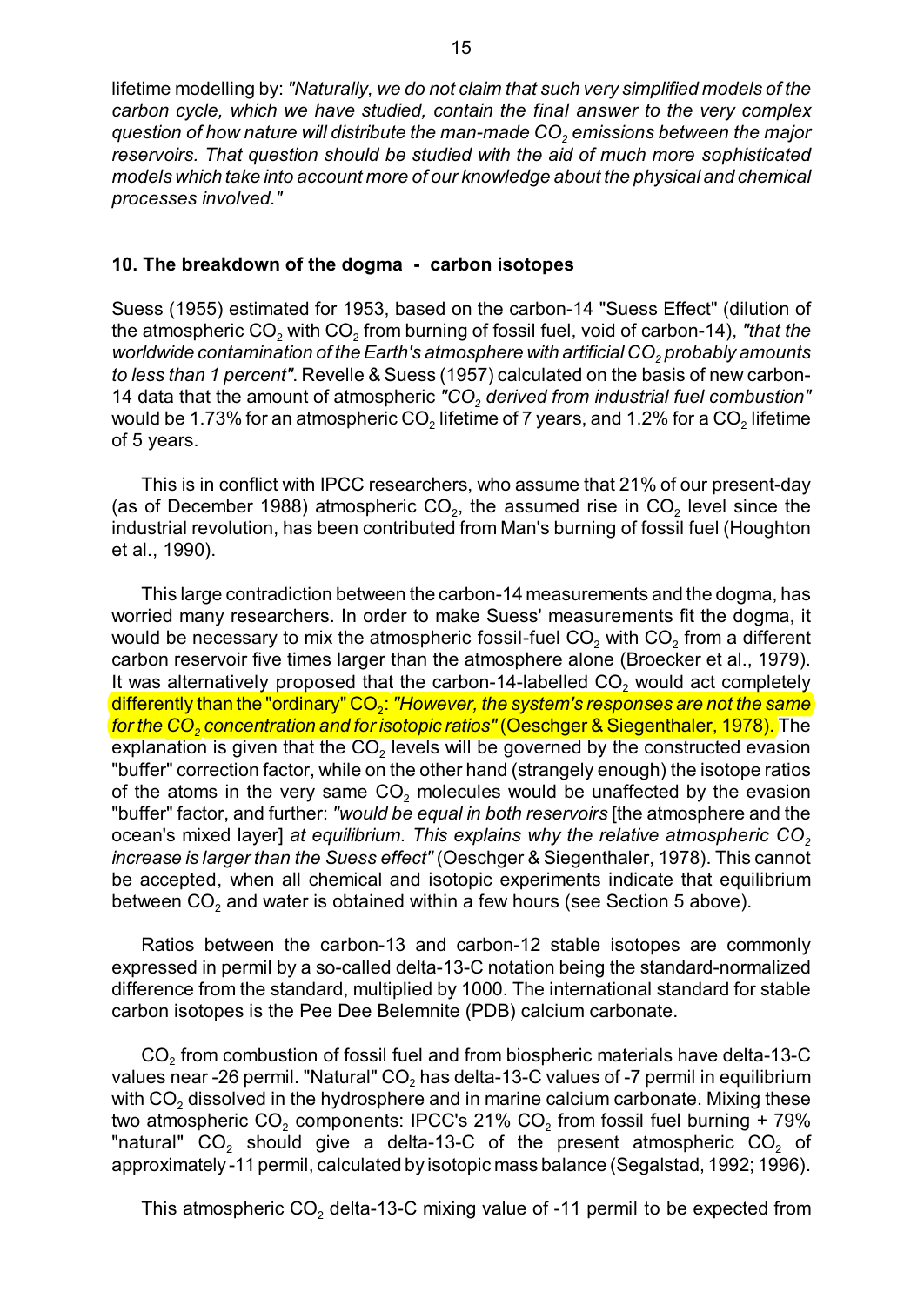IPCC's model is not found in actual measurements. Keeling et al. (1989) reported a measured atmospheric delta-13-C value of -7.489 permil in December 1978, decreasing to -7.807 permil in December 1988 (the significance of all their digits not justified). These values are close to the value of the natural atmospheric CO $_{\rm 2}$  reservoir, far from the delta-13-C value of -11 permil expected from the IPCC model.

From the measured delta-13-C values in atmospheric CO $_{\rm 2}$  we can by isotopic mass balance also calculate that the amount of fossil-fuel CO $_2$  in the atmosphere is equal to or less than 4%, supporting the carbon-14 "Suess Effect" evidence. Hence the IPCC model is neither supported by radioactive nor stable carbon isotope evidence (Segalstad, 1992; 1993; 1996).

To explain this apparent contradiction versus the IPCC model, the observed delta-13-C value of atmospheric CO<sub>2</sub> *"must be affected by other heavier* [i.e. with high delta-13-C values] *carbon sources, such as is derived from the air-sea exchange process"* (Inoue & Sugimura, 1985). One way to make this happen, would be if the isotopic exchange from air to sea were different from the isotopic exchange from sea to air; i.e. a gross non-equilibrium situation would be required. Siegenthaler & Münnich (1981) were able to construct such a simple theoretical kinetic, non-equilibrium model: "Diffusion of CO<sub>2</sub> into the water, which is rate limiting for mean oceanic conditions, *fractionates the carbon isotopes only little. 13-C/12-C fractionations are found to be -1.8 to -2.3 permil for atmosphere-to-ocean transfer, and -9.7 to -10.2 permil for ocean-toatmosphere transfer."*

Inoue & Sugimura (1985) attempted to verify these kinetic isotope fractionations experimentally at three temperatures: 288.2; 296.2; and 303.2 Kelvin, versus their equilibrium values of -8.78; -7.86; and -7.10 permil, respectively, all with uncertainty given as +/- 0.05 permil. Their reported air to sea fractionations at these temperatures were -2  $+/-$  3; -4  $+/-$  5; and -5  $+/-$  7 permil, respectively. Their sea to air fractionations were found to be -10 +/- 4; -13 +/- 6; and -12 +/- 7 permil, respectively. (Reported alpha fractionation factors and uncertainties have here been recalculated to alpha minus one, multiplied by 1000, to get comparable fractionation values). They conclude that the agreement is fairly good with the theoretically deduced values of Siegenthaler & Münnich (1981). Looking at the reported uncertainties, however, the experimental data cannot be grouped in three populations: their air-to-sea and sea-to-air data are not significantly different from their reported air/sea/air equilibrium value at the three different temperatures. Hence the experimental data cannot be used as evidence for the proposed theoretical difference in isotopic fractionation for air/sea versus sea/air  $\mathsf{CO}_2$  transfer due to differences in kinetic isotope fractionation.

Siegenthaler & Oeschger (1987) touch in their carbon cycle modelling, with carbon isotopes included, on the possibility that the apparent atmospheric CO $_2$  level increase is due to marine degassing instead of accumulation of anthropogenic CO<sub>2</sub>: *"We will also discuss the sensitivity of the model results to uncertainties in the ice core data, to* different model assumptions and to the (unlikely) possibility that the non-fossil CO<sub>2</sub> was *not of biospheric, but rather of marine origin."* The word *"unlikely"* in parentheses is indeed their wording. Their modelling shows ambiguously that: *"as expected, the results are similar to those for the fossil-only input"*. But their modelling shows a discrepancy with the ice core  $\mathsf{CO}_2$  data, in addition to: *"it is somewhat surprising that observations and model agree for 13-C but not for 14-C; this can, however, not be discussed here any further"*. In their abstract, however, they conclude on the contrary: *"Calculated 13-C and 14-C time histories agree well with the observed changes."*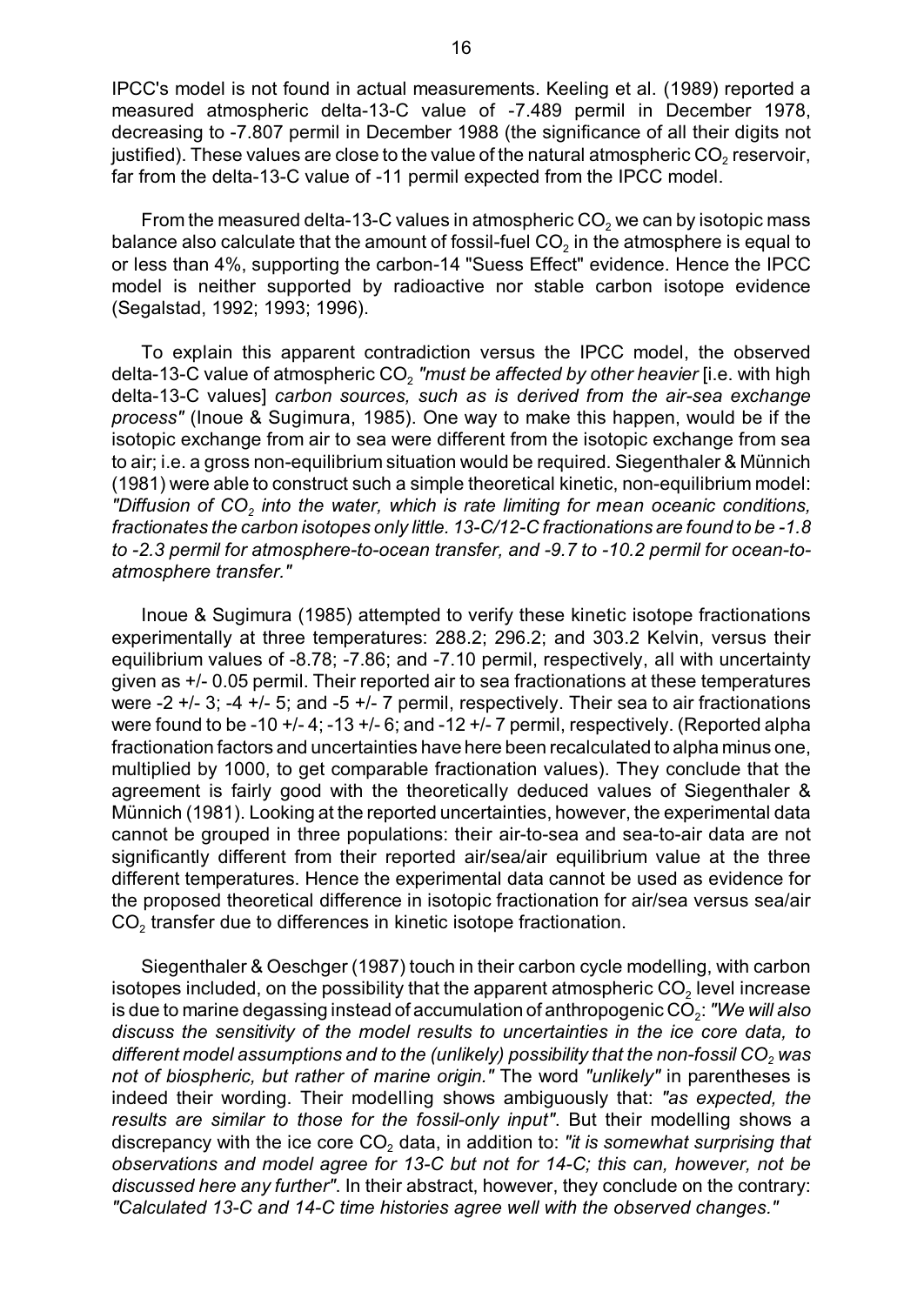The carbon cycle modelling of Siegenthaler & Oeschger (1987) run into several problems making their models fit all the data, leading them to write: *"One possibility is that the assumptions underlying our results are not fully correct, i.e., that either the Siple ice core data deviate from the true atmospheric concentration history or that the carbon cycle models used do not yield the correct fluxes. If we dismiss these possibilities, then other carbon sinks than the ocean seem to exist."* For the lack of validity of the Siple ice core, see Section 4 above.

Based on this kind of modelling, IPCC states as part of their *"evidence that the contemporary carbon dioxide increase is anthropogenic"* (their Section 1.2.5; Houghton, 1990): *"Third, the observed isotopic trends of 13-C and 14-C agree qualitatively with 2 those expected due to the CO emissions from fossil fuels and the biosphere, and they are quantitatively consistent with the results from carbon cycle modelling."* Such a correspondence is, however, not evident to the present author.

Segalstad (1992; 1993; 1996) concluded from 13-C/12-C isotope mass balance calculations, in accordance with the 14-C data, that at least 96% of the current atmo-<mark>spheric CO<sub>2</sub> is isotopically indistinguishable from non-fossil-fuel sources,</mark> i.e. natural marine and juvenile sources from the Earth's interior. Hence, for the atmospheric CO $_{\rm 2}$ budget, marine equilibration and degassing, and juvenile degassing from e.g. volcanic sources, must be much more important; and the sum of burning of fossil-fuel and biogenic releases (4%) much less important, than assumed (21% of atmospheric CO $_{\rm 2})$ by the authors of the IPCC model (Houghton et al., 1990).

The apparent annual atmospheric CO $_{\rm 2}$  level increase, postulated to be anthropogenic, would constitute only some 0.2% of the total annual amount of CO $_{\rm 2}$ exchanged naturally between the atmosphere and the ocean plus other natural sources and sinks (Section 9 above). It is more probable that such a small ripple in the annual natural flow of CO $_{\rm 2}$  is caused by natural fluctuations of geophysical processes. We have no database for disproving this judgment (Trabalka, 1985). Like Brewer (1983) says it: *"Nature has vast resources with which to fool us . . .".*

Segalstad's mass balance calculations show that IPCC's atmospheric CO $_{\rm 2}$  lifetime of 50-200 years will make the atmosphere too light (50% of its current CO $_{\rm 2}$  mass) to fit its measured 13-C/12-C ratio. This proves why IPCC's wrong model creates its artificial 50% "missing sink" (Segalstad, 1996).

#### **11. Conclusion**

The atmospheric CO $_2$  level is ultimately determined by geologic processes. The carbon on the Earth's surface has come from CO $_{\rm 2}$  degassing of the Earth's interior, which has released about half of its estimated CO $_{\rm 2}$  contents throughout Earth's history during the 4,500 million years up to now (Holland, 1984). Important geologic processes are volcanism and erosion, releasing carbon from the lithosphere and the Earth's interior to the atmosphere - ocean - biosphere system. These processes are counteracted by sedimentation of carbonate and organic carbon in the hydrosphere (mainly the ocean). The balance between these two main processes determines the CO<sub>2</sub> level in the atmosphere (e.g., Kramer, 1965; McDuff & Morel, 1980; Walker & Drever, 1988; Holmén, 1992). *"Thus, while seawater alkalinity is directly controlled by the formation of calcium carbonate as its major sedimentary sink, it is also controlled indirectly by carbonate metamorphism which buffe <sup>2</sup> rs the CO content of the atmosphere"* (McDuff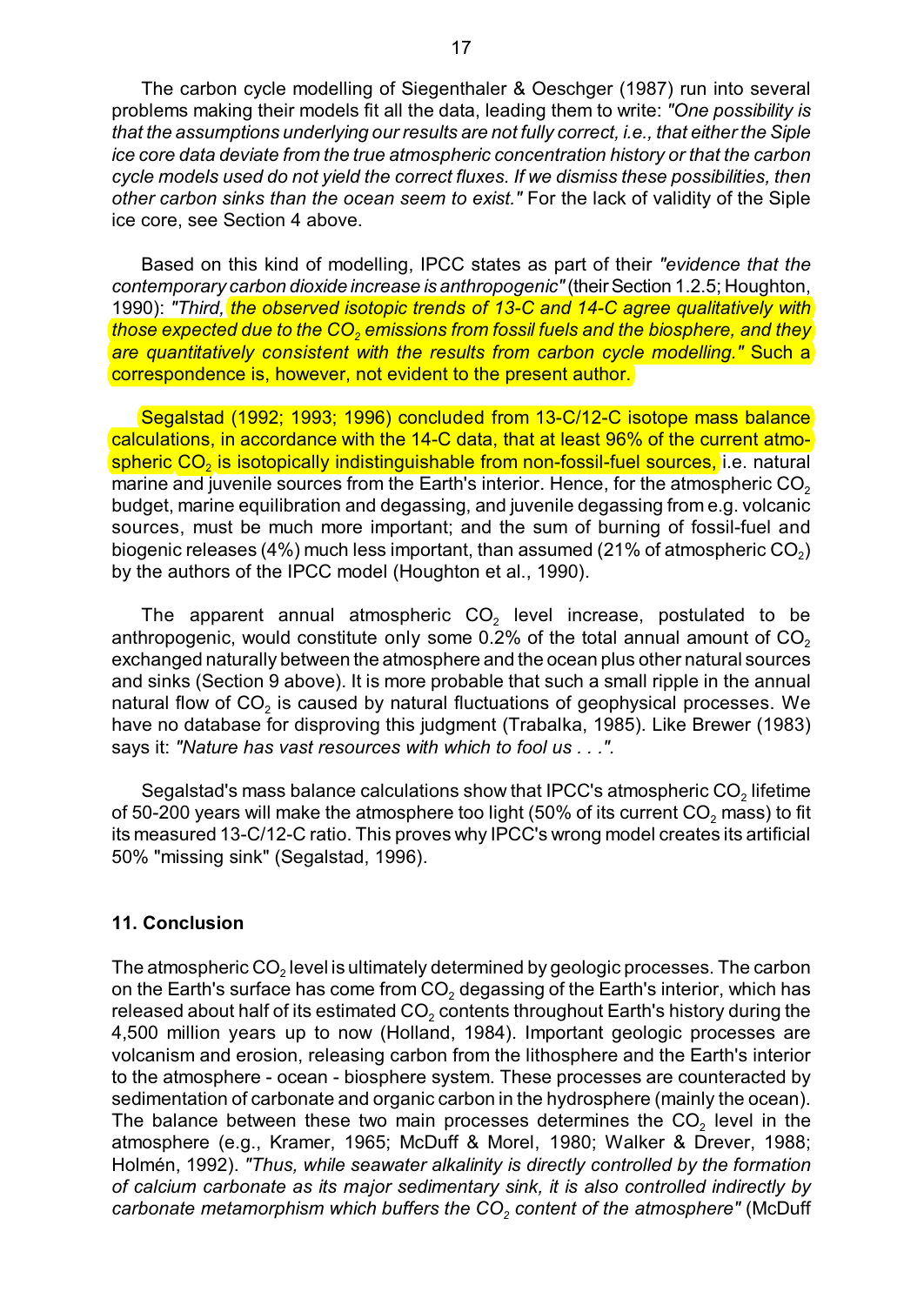In addition there is a short-term carbon cycle dominated by an exchange of  $\mathsf{CO}_2$ between the atmosphere and biosphere through photosynthesis, respiration, and putrefaction (decay), and similarly between aqueous CO $_{\rm 2}$  (including its products of hydrolysis and protolysis) and marine organic matter (Walker & Drever, 1988).

Analogously to the transfer of anthropogenic CO $_{\rm 2}$  to the atmosphere, it seems appropriate to cite Walker (1994): *"Consider, now some perturbation of the system for example, the doomsday perturbation that suddenly stops photosynthesis. In 20 years or so, all the carbon in the biota reservoir will be released to the atmosphere, leading initially to a large increase in the amount of carbon dioxide in the atmosphere. But in no time at all, in terms of human generations, that extra carbon dioxide will work its way down into the very deep sea reservoir where the addition of 2 x 10<sup>17</sup> moles to the 30 x 10<sup>17</sup> moles already there will have little effect. The system will not end up with a lot of extra carbon dioxide in the atmosphere, even if photosynthesis stops completely. The figure shows also the fossil fuel rate, which is smaller than the rate of photosynthesis."*

It is nature's coupling between the temporary, short-lived atmospheric reservoir, with 0.5 x 10 $^{17}$  moles CO<sub>2</sub>, and the relatively enormous oceanic reservoir, with 30 x 10 $^{17}$ moles of dissolved (and hydrolyzed and protolyzed)  $\mathsf{CO}_2$  in contact with calcium <mark>carbonate, that determines the amount of CO<sub>2</sub> in the atmosphere.</mark> This coupling is in turn coupled to the much larger lithospheric reservoir. The rates and fluxes of the latter coupling control the amount of carbon in the surface reservoir of the Earth. All kinds of measurements show that the real residence time of atmospheric CO $_2$  is about 5 years.

Chemical and isotope equilibrium considerations and the short  $\mathsf{CO}_2$  residence time (lifetime) can fully explain the carbon cycle of the Earth. The conclusion of such reasoning is tha<mark>t any atmospheric CO<sub>2</sub> level rise beyond 4% cannot be explained by</mark> accumulation of CO<sub>2</sub> from Man's burning of fossil fuel. An apparent CO<sub>2</sub> rise can only come from a much larger, but natural, carbon reservoir with much higher delta-13-C than the fossil fuel pool, namely from the ocean, and/or the lithosphere, and/or the <mark>Earth's interior.</mark> CO<sub>2</sub> degassing from the oceans instead of IPCC's anthropogenic accumulation is indeed made probable by the measurements of a larger CO $_{\scriptscriptstyle 2}$  increase in Atlantic surface waters than in the contemporaneous atmosphere (Takahashi, 1961; 1979). Kondratyev (1988) argues that: *"The fact is that the atmospheric CO<sub>2</sub> content may be controlled by the climate"* and not the opposite.

Trabalka (1985) concluded: *"The available data on past fluctuations in atmospheric CO<sup>2</sup> and climate suggest that our current carbon cycle models, which emphasize human perturbations, may be missing natural feedback components involving both terrestrial and marine systems, perhaps even climate-induced "mode switches" in ocean circulation patterns, which could be very important in understanding changes in both climate and the carbon cycle over the next century."*

Such conclusions will not make the large "doomsday" headings in the news media, will not make the politicians implement extra taxes or legislations, will not make expensive conferences organized by the United Nations or other international bodies, will not make environmental organizations preach about the wickedness of Man, and will not bring any research support money from governments or research foundations.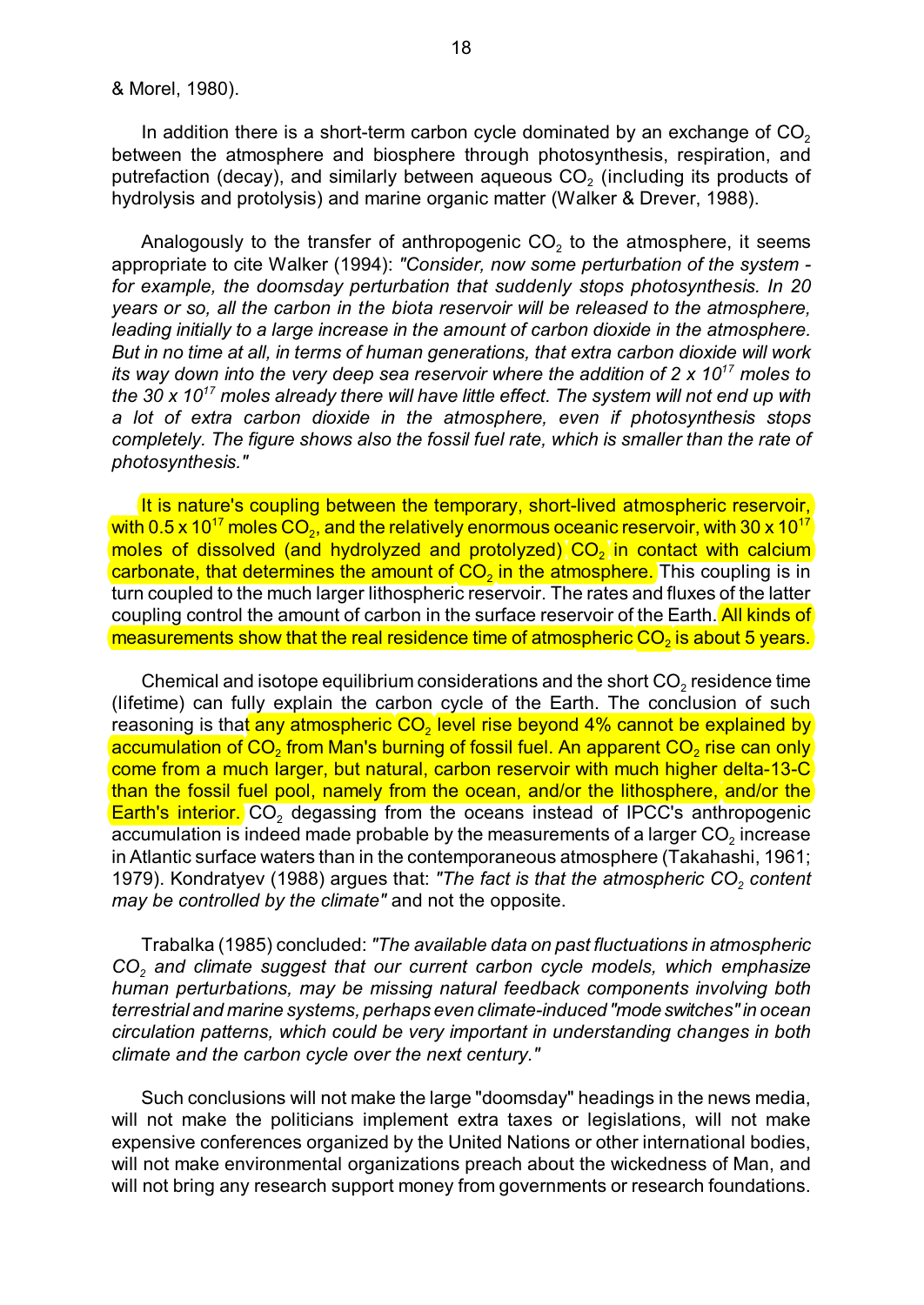IPCC (Houghton et al., 1990) claims in their Section 1.2.5 three evidences that the contemporary atmospheric  $CO<sub>2</sub>$  increase is anthropogenic: (1)  $CO<sub>2</sub>$  measurements from ice cores show a 21% rise from 280 to 353 ppmv (parts per million by volume) since pre-industrial times; (2) the atmospheric CO $_{\rm 2}$  increase closely parallels the accumulated emission trends from fossil fuel combustion and from land use changes, although the annual increase has been smaller each year than the fossil CO $_{\rm 2}$  input [some 50% deviation, e.g. Kerr, 1992]; (3) the observed isotopic trends of 13-C and 14-C agree qualitatively with those expected due to the CO $_{\rm 2}$  emissions from fossil fuels and the biosphere, and they are quantitatively consistent with results from carbon cycle modelling.

Jaworowski et al. (1992 a, 1992 b) reviewed published CO $_{\rm 2}$  measurements from ice cores, and rejected this method because it cannot give reliable data for neither the CO $_{\rm 2}$ level history of paleoatmospheres nor the pre-industrial atmospheric CO $_{\scriptscriptstyle 2}$  level. The paper by Jaworowski et al. (1992 a) and this paper have addressed recent atmospheric  $\mathsf{CO}_2$  measurements by a non-validated instrumental method with results visually selected and "edited", deviating from unselected measurements of constant CO $_{\textrm{\tiny{2}}}$  levels by the highly accurate wet-chemical technique at 19 stations in Northern Europe (Bischof, 1960). Hence a rise in global atmospheric CO<sub>2</sub> level has not yet been significantly justified by validated methods and sound statistics. Stable carbon isotope mass balance calculations based on 13-C/12-C measurements prove why IPCC's wrong model creates their inexplicable 50% "missing sink" (Segalstad, 1996).

Carbon isotopic trends agree *qualitatively* with fossil fuel CO $_{\rm 2}$  emissions like stated by IPCC, but show *quantitatively* a fossil fuel CO<sub>2</sub> component of maximum 4 % versus the 21% claimed by IPCC. This paper has further examined and rejected the carbon cycle modelling forming the basis for IPCC evidence. It is shown that carbon cycle modelling based on non-equilibrium models, remote from observed reality and chemical laws, made to fit non-representative data through the use of non-linear correction "buffer" factors constructed from a pre-conceived hypothesis, constitute a circular argument and with no scientific validity. IPCC's non-realistic carbon cycle modelling will simply refute reality, like the existence of carbonated beer or soda "pop" as we know it.

The "Greenhouse Effect Global Warming" dogma is based on the hypothesis that Man's release of  $CO<sub>2</sub>$  from fossil fuel burning will cause this extra atmospheric  $CO<sub>2</sub>$  to increase the temperature of the lower atmosphere. It is important to note that due to the atmosphere's extremely low heat capacity, the heat energy accumulated in the atmosphere from this process will be minute and unable to change the Earth's climate. This compared to the enormous heat energy stored in the oceans, and the enormous heat energy required to melt the cryosphere (ice sheets, sea ice, permafrost, and glaciers). Hence it will be impossible to melt the Earth's ice caps and thereby increase the sea level just by increasing the heat energy of the atmosphere through a few percent of added heat absorbing anthropogenic CO<sub>2</sub> in the lower atmosphere (Segalstad, 1996). Further, there exists no proof of a constantly rising trend for the temperature of the world's lower atmosphere since the industrial revolution (e.g., Jaworowski et al., 1992 a; Michaels & Knappenberger, 1996).

A dogma is, according to dictionaries, considered an arrogant and authoritative declaration of opinion based on a priori principles, not on induction, and often as a sacrament or commandment for religious belief. Review of the basis for the "Greenhouse Effect Global Warming" doom makes its components appear neither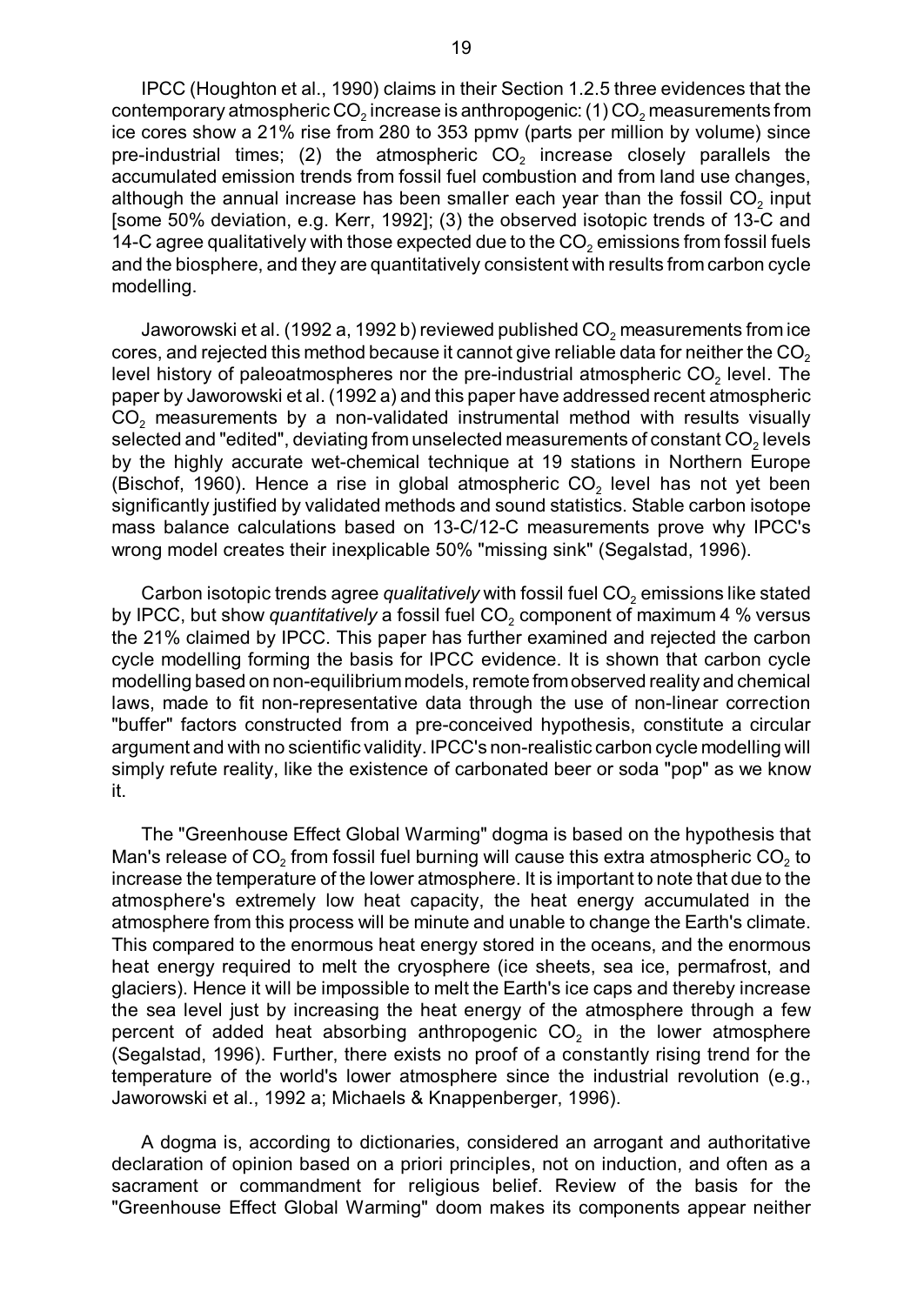supported by reality nor the scientific method of natural sciences, making it rather a preconceived idea or tenet sharing most features of a dogma.

*Acknowledgements:* Drs. H.M. Seip and J.S. Fuglestvedt at "Cicero" (the Norwegian government constituted institute for climate politics) are acknowledged for discussions leading to the strengthening and clarification of the conclusions of this paper.

# **References**

Arrhenius, S. (1896): On the influence of carbonic acid in the air upon the temperature of the ground. *London, Edinburgh, Dublin Philos. Mag. J. Sci., Ser. 5, 41,* 237-276.

Bacastow, R. (1981): Numerical evaluation of the evasion factor. *In:* Bolin, B. (Ed.): *Carbon cycle modelling (SCOPE 16).* John Wiley & Sons, 95-101.

Bacastow, R. & Keeling, C.D. (1973): Atmospheric carbon dioxide and radiocarbon in the natural carbon cycle: II. Changes from A.D. 1700 to 2070 as deduced from a geochemical model. *In:* Woodwell, G.M. & Pecan, E.V. (Eds.): *Carbon and the biosphere.* CONF-72051. Technical Information Center, Office of Information Services, United States Atomic Energy Commission, 86-135.

Bacastow, R., Keeling, C.D. & Whorp, T.P. (1985): Seasonal amplitude increase in atmospheric CO<sub>2</sub> concentration at Mauna Loa, Hawaii, 1959-1982. *Journal of Geophysical Research 90,* 10529-10540.

Barnola, J.M., Raynaud, D., Korotkevich, Y.S. & Lorius, C. (1987): Vostok ice core provides 160,000-year record of atmospheric CO<sub>2</sub>. *Nature 329,* 408-414.

Bischof, W. (1960): Periodical variations of the atmospheric CO<sub>2</sub>-content in Scandinavia. *Tellus 12,* 216-226.

Bohren, C.F. (1987): *Clouds in a glass of beer: simple experiments in atmospheric physics.* Wiley Science Editions, John Wiley & Sons, Inc., 195 pp.

Bolin, B. (1986): How much CO<sub>2</sub> will remain in the atmosphere? *In:* Bolin, B., Döös, B.R., Jäger, J. & Warrick, R.A. (Eds.): *The Greenhouse Effect, climatic change, and ecosystems (SCOPE 29).* John Wiley & Sons, 93-155.

Bolin, B. & Eriksson, E. (1959): Changes in the carbon dioxide content of the atmosphere and sea due to fossil fuel combustion. *In:* Bolin, B. (Ed.): *The atmosphere and the sea in motion. Scientific contributions to the Rossby Memorial Volume.* The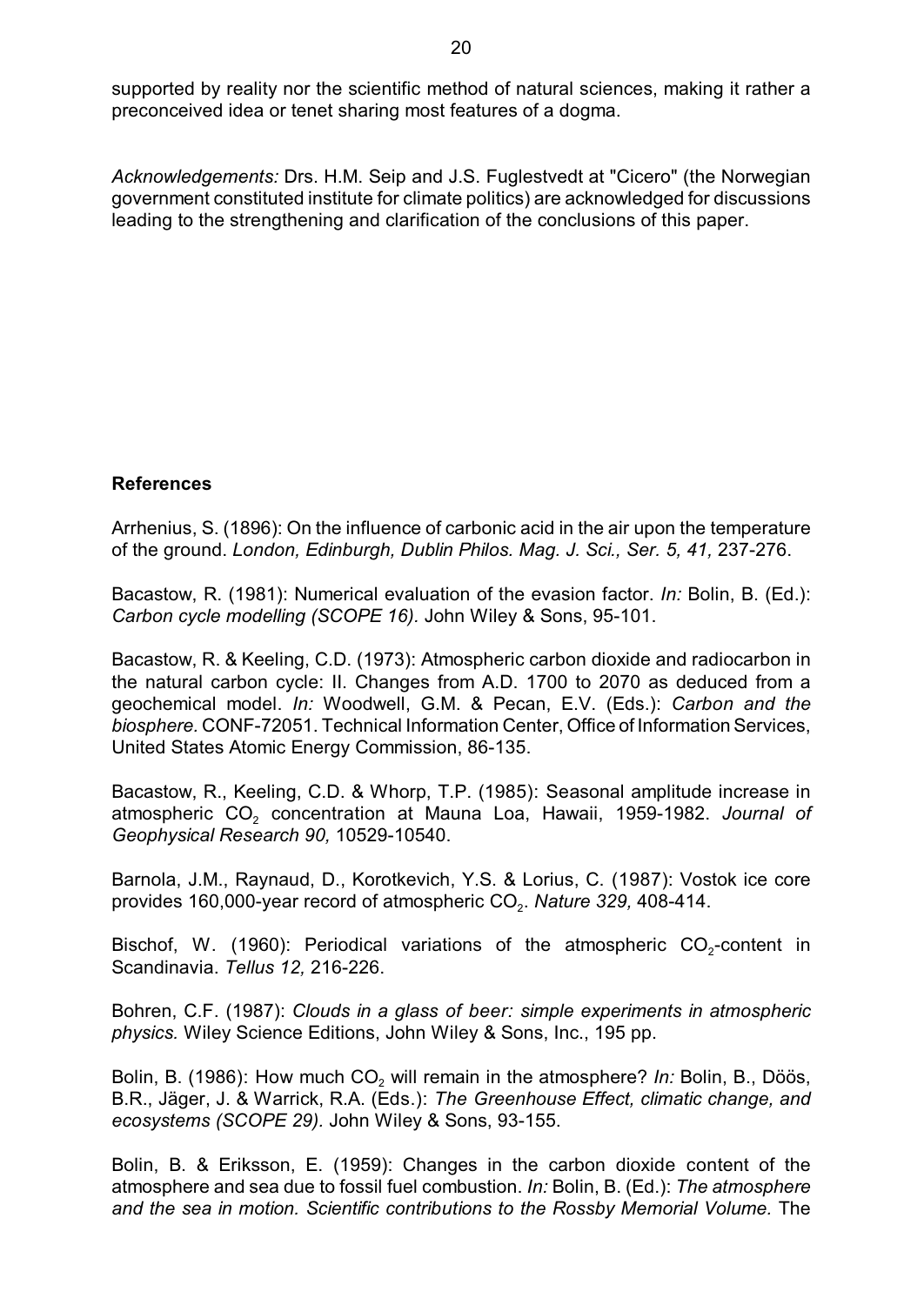Rockefeller Institute Press, New York, 130-142.

Böttcher, F. (1996): Climate change: forcing a treaty. *In:* Emsley, J. (Ed.): *The Global Warming Debate. The report of the European Science and Environment Forum.* Bourne Press, Ltd., Bournemouth, Dorset, UK, 267-285.

Bray, J.R. (1959): An analysis of the possible recent change in atmospheric carbon dioxide concentration. *Tellus 11,* 220-230.

Brewer, P.G. (1983): Past and future atmospheric concentrations of carbon dioxide; carbon dioxide and the oceans. *In: Changing climate.* National Academy Press, 188- 215.

Broecker, W.S., Takahashi, T., Simpson, H.J. & Peng, T.-H. (1979): Fate of fossil fuel carbon dioxide and the global carbon budget. *Science 206,* 409-418.

Callendar, G.S. (1938): The artificial production of carbon dioxide and its influence on temperature. *Quarterly Journal of the Royal Meteorological Society 64,* 223-240.

Callendar, G.S. (1940): Variations of the amount of carbon dioxide in different air currents. *Quarterly Journal of the Royal Meteorological Society 66,* 395-400.

Callendar, G.S. (1949): Can carbon dioxide influence climate? *Weather 4,* 310-314.

Callendar, G.S. (1958): On the amount of carbon dioxide in the atmosphere. *Tellus 10,* 243-248.

Churchman, C.W. (1948): *Theory of experimental inference.* Macmillan, NewYork, 292 pp.

Cialdini, R.B. (1993): *Influence: the psychology of persuasion, 2nd. rev. ed.* William Morrow & Co., Inc., New York, 320 pp.

Craig, H. (1957): The natural distribution of radio carbon and the exchange time of carbon dioxide between the atmosphere and sea. *Tellus 9,* 1-16.

Dreybrodt, W., Lauckner, J., Zaihua, L., Svensson, U. & Buhmann, D. (1996): The kinetics of the reaction CO $_2$  + H $_2$ O -> H $^{\ast}$  + HCO $_3^{\circ}$  as one of the rate limiting steps for the dissolution of calcite in the system  $\mathsf{H}_2\mathsf{O}$  -  $\mathsf{CO}_2$  -  $\mathsf{CaCO}_3$ . *Geochimica et Cosmochimica Acta 60,* 3375-3381.

Druffel, E.R.M. & Williams, P.M. (1990): Identification of a deep marine source of particulate organic carbon using bomb carbon-14. *Nature 347,* 172-174.

Etheridge, D.M., Pearman, G.I. & de Silva, F. (1988): Atmospheric trace-gas variations as revealed by air trapped in an ice core from Law Dome, Antarctica. *Annals of Glaciology 10,* 28-33.

Fonselius, S., Koroleff, F. & Warme, K.-E. (1956): Carbon dioxide in the atmosphere. *Tellus 8,* 176-183.

Gonfiantini, R. (1981): The delta-notation and the mass-spectrometric measurement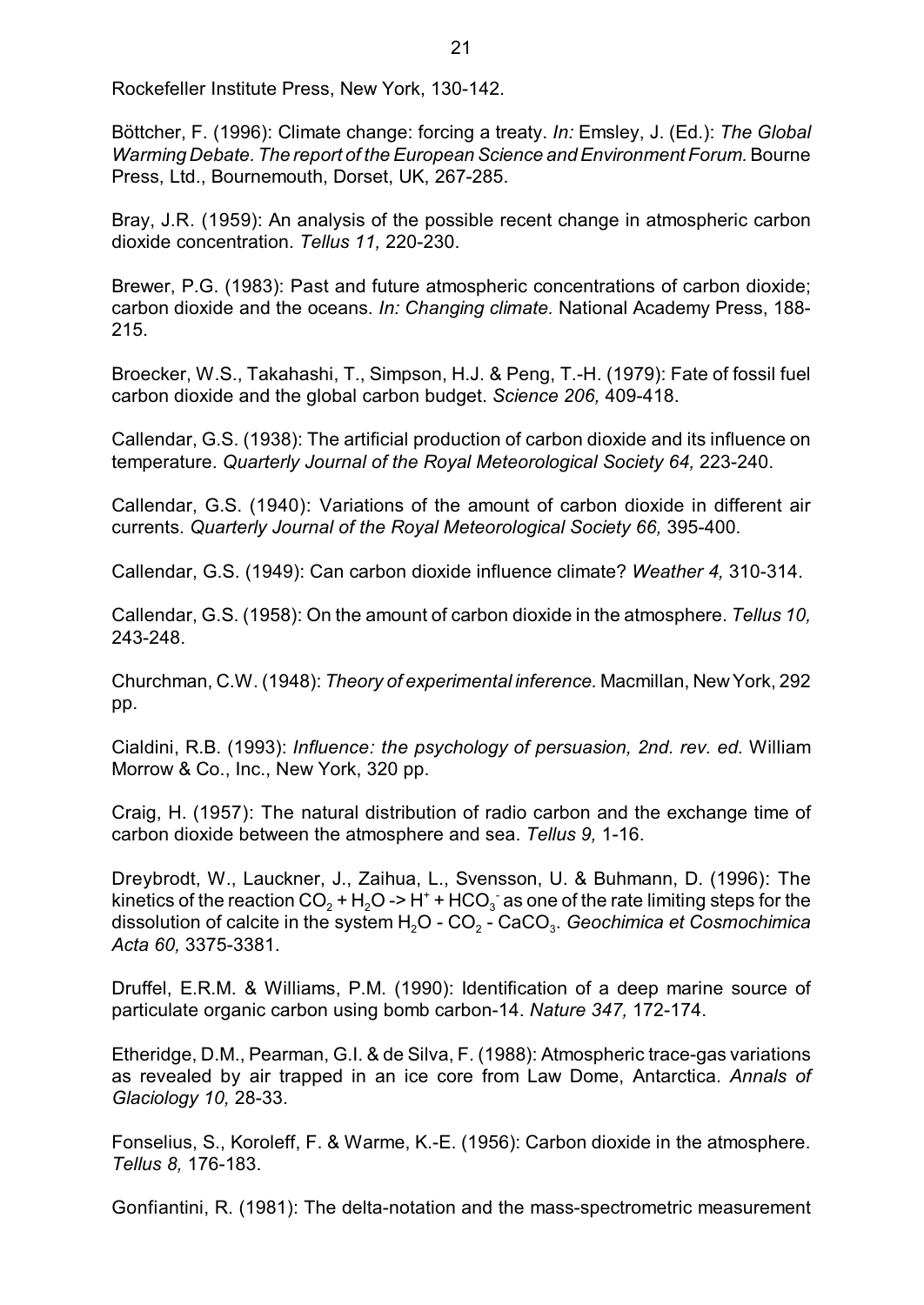techniques. *International Atomic Agency, Technical Report Series 210,* 35-84.

Holland, H. (1984): *The chemical evolution of the atmosphere and oceans.* Princeton University Press, 582 pp.

Holmén, K. (1992): The global carbon cycle. *In:* Butcher, S.S., Charlson, R.J., Orians, G.H. & Wolfe, G.V. (Eds.): *Global biogeochemical cycles.* Academic Press, 239-262.

Houghton, J.T., Jenkins, G.J. & Ephraums, J.J. (Eds.) (1990): *Climate Change. The IPCC Scientific Assessment. Intergovernmental Panel on Climate Change.* Cambridge University Press, Cambridge, 365 pp.

Inoue, H. & Sugimura, Y. (1985): Carbon isotopic fractionation during the  $\mathsf{CO}_2$ exchange process between air and sea water under equilibrium and kinetic conditions. *Geochimica et Cosmochimica Acta 49,* 2453-2460.

Jaworowski, Z., Segalstad, T.V. & Hisdal, V. (1992 a): Atmospheric CO $_{\rm 2}$  and global warming: a critical review; 2nd revised edition. *Norsk Polarinstitutt, Meddelelser [Norwegian Polar Institute, Memoirs] 119,* 76 pp.

Jaworowski, Z., Segalstad, T.V. & Ono, N. (1992 b): Do glaciers tell a true atmospheric CO<sup>2</sup> story? *Science of the Total Environment 114,* 227-284.

Keeling, C.D. & Bacastow, R.B. (1977): Impact of industrial gases on climate. *In: Energy & Climate.*Studies in Geophysics, National Academy of Sciences, Washington, D.C., 72-95.

Keeling, C.D., Bacastow, R.B., Carter, A.F., Piper, S.C., Whorf, T.P., Heimann, M., Mook, W.G. & Roeloffzen, H. (1989): A three-dimensional model of atmospheric CO $_{\rm 2}$ transport based on observed winds: 1. Analysis of observational data. *In:* Peterson, D.H. (Ed.): Aspects of climate variability in the Pacific and the Western Americas. *American Geophysical Union, Geophysical Monograph 55,* 165-236.

Kerr, R.A. (1992): Fugitive carbon dioxide: it's not hiding in the ocean. *Science 256,* 35.

Kohlmaier, G.H. (1979): Dynamics of the surface ocean - deep sea carbon exchange in its relation to the atmosphere - surface ocean exchange. *In:* Bolin, B. (Ed.): *Carbon cycle modelling (SCOPE 16).* John Wiley & Sons, 307-314.

Kondratyev, K.Y. (1988): *Climate shocks: natural and anthropogenic.* John Wiley & Sons, 296 pp.

Kramer, J.R. (1965): History of sea water. Constant temperature-pressure equilibrium models compared to liquid inclusion analyses. *Geochimica et Cosmochimica Acta 29,* 92-945.

Krauskopf, K.B. (1979): *Introduction to geochemistry, 2nd. ed.* McGraw-Hill, 617 pp.

Machta, L. (1972): The role of the oceans and biosphere in the carbon dioxide cycle. *In:* Dyrssen, D. & Jagner, D. (Eds.): *The changing chemistry of the oceans. Nobel Symposium 20.* Almquist & Wiksell / Wiley Interscience, 121-145.

McDuff, R.E. & Morel, F.M.M. (1980): The geochemical control of seawater (Sillen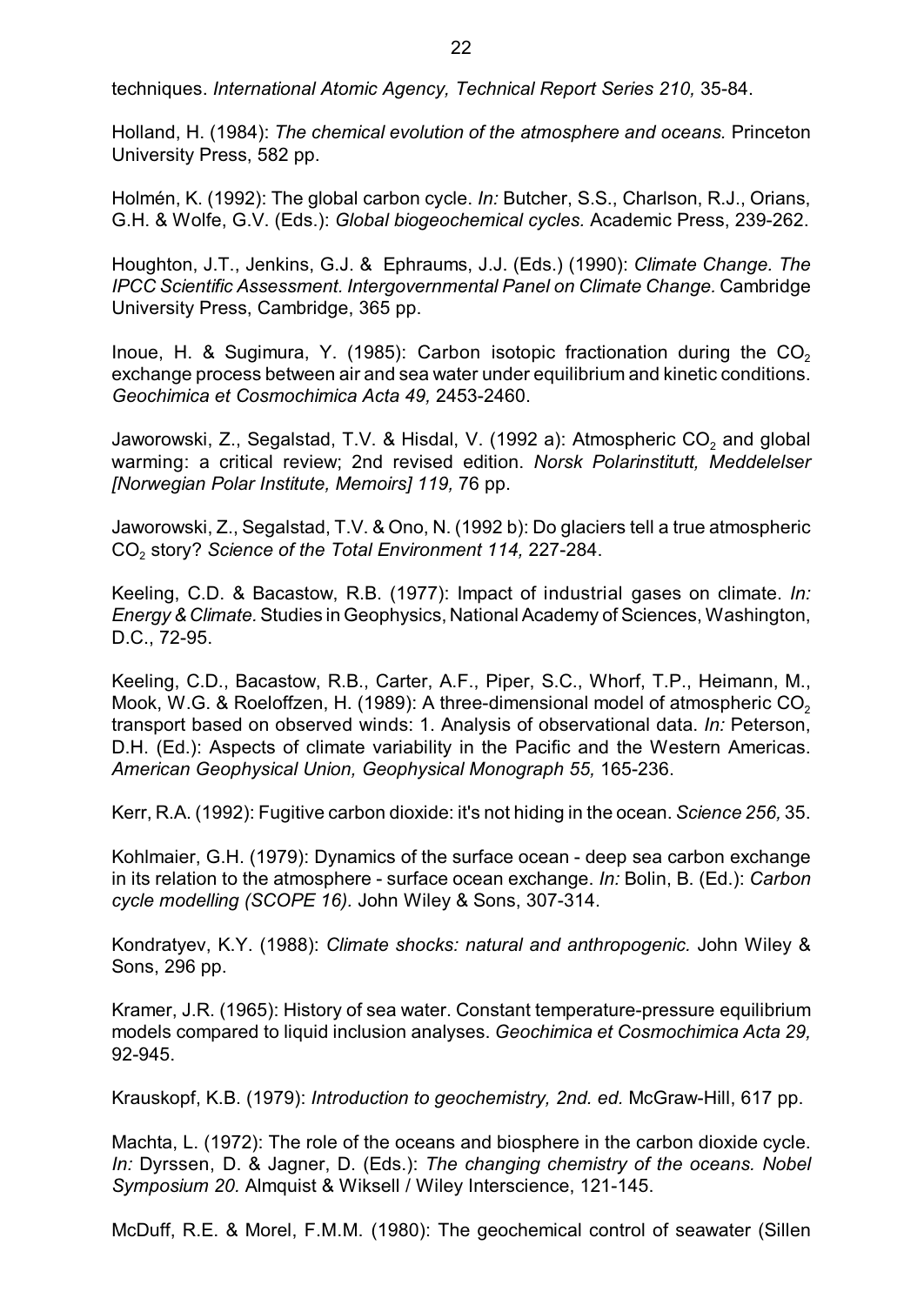revisited). *Environmental Science & Technology 14,* 1182-1186.

McKay, CP., Toon, O.B. & Kasting, J.F. (1991): Making Mars habitable. *Nature 352,* 489-496.

Michaels, P.J. & Knappenberger, P.C. (1996): The United Nations Intergovernmental Panel on Climate Change and the scientific "consensus" on global warming. *In:* Emsley, J. (Ed.): *The Global Warming Debate. The report of the European Science and Environment Forum.* Bourne Press, Ltd., Bournemouth, Dorset, UK, 158-178.

Murray, J.W. (1992): The oceans. *In:* Butcher, S.S., Charlson, R.J., Orians, G.H. & Wolfe, G.V. (Eds.): *Global biogeochemical cycles.* Academic Press, 175-211.

Næss, A. (1990): *Ecology, community and lifestyle.* Cambridge University Press, Cambridge, 223 pp.

Neftel, A., Moor, E., Oeschger, H. & Stauffer, B. (1985): Evidence from polar ice cores for the increase in atmospheric CO $_{\rm 2}$  in the past two centuries. *Nature 315,* 45-47.

Neftel, A., Oeschger, H., Schwander, J., Stauffer, B. & Zumbrunn, R. (1982): Ice core sample measurements give atmospheric CO $_{\rm 2}$  content during the past 40,000 years. *Nature 295,* 220-223.

Neftel, A., Oeschger, H., Staffelbach, T. & Stauffer, B. (1988): CO $_{\rm 2}$  record in the Byrd ice core 50,000 - 5,000 years BP. *Nature 331,* 609 - 611.

Oeschger, H. & Siegenthaler, U. (1978): The dynamics of the carbon cycle as revealed by isotope studies. *In:* Williams, J. (Ed.): *Carbon dioxide, climate and society.* Pergamon Press, 45-61.

Oeschger, H., Stauffer, B., Finkel, R. & Langway, C.C., Jr. (1985): Variations of the CO $_{\rm 2}$ concentration of occluded air and of anions and dust in polar ice cores. *In:* Sundquist, E.T. & Broecker, W.S. (Eds.): The carbon cycle and atmospheric  $CO_2$ : natural variations Archean to present. *American Geophysical Union, Geophysical Monograph 32,* 132-142.

O'Neill, B.C., Gaffin, S.R., Tubiello, F.N. & Oppenheimer, M. (1994): Reservoir timescales for anthropogenic CO<sub>2</sub> in the atmosphere. *Tellus 46 B,* 378-389.

Pales, J.C. & Keeling, C.D. (1965): The concentration of atmospheric carbon dioxide in Hawaii. *Journal of Geophysical Research 70,* 6053-6076.

Revelle, R. & Munk, W. (1977): The carbon dioxide cycle and the biosphere. *In: Energy & Climate.* Studies in Geophysics, National Academy of Sciences, Washington, D.C., 140-158.

Revelle, R. & Suess, H. (1957): Carbon dioxide exchange between atmosphere and ocean and the question of an increase of atmospheric CO<sub>2</sub> during past decades. *Tellus 9,* 18-27.

Rodhe, H. (1992): Modeling biogeochemical cycles. *In:* Butcher, S.S., Charlson, R.J., Orians, G.H. & Wolfe, G.V. (Eds.): *Global biogeochemical cycles.* Academic Press, 55- 72.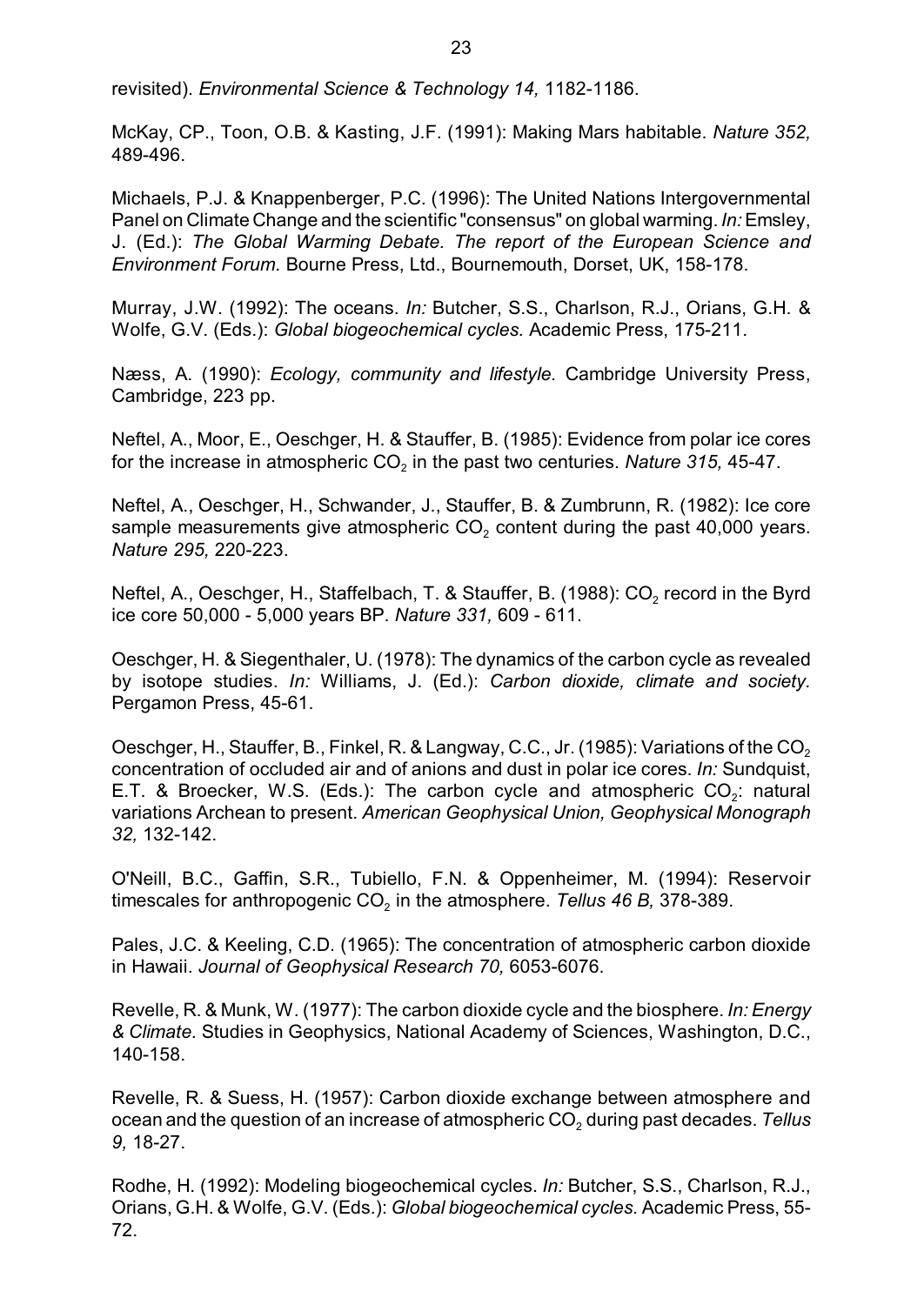Rodhe, H. & Björkström, A. (1979): Some consequences of non-proportionality between fluxes and reservoir contents in natural systems. *Tellus 31,* 269-278.

Ryan, S. (1995): Quiescent outgassing of Mauna Loa Volcano 1958 - 1994. *In:* Rhodes, J.M. & Lockwood, J.P. (Eds.): Mauna Loa revealed: structure, composition, history, and hazards. *American Geophysical Union, Geophysical Monograph 92,* 95-115.

Sanford, R.F. (1992): Environmentalism and the assault on reason. *In:* Lehr, J. (Ed.): *Rational readings on environmental concerns.* Van Nostrand Reinhold, New York, 16- 31.

Sarmiento, J.L. (1991): Oceanic uptake of anthropogenic CO $_2$ : the major uncertainties. *Global Biogeochemical Cycles 5,* 309-313.

Segalstad, T.V. (1992): The amount of non-fossil-fuel CO<sub>2</sub> in the atmosphere. *American Geophysical Union, Chapman Conference on Climate, Volcanism, and Global Change, March 23-27, 1992, Hilo, Hawaii. Abstracts,* 25.

Segalstad, T.V. (1993): Stable isotope geochemistry applied to paleoclimatological and greenhouse gas problems. *1st International Symposium on Applied Isotope Geochemistry (AIG-1), Aug. 29 - Sept. 3, 1993, Geiranger, Norway. Program and Abstracts, Institute for Energy Research IFE/KR/E-93/007,* 95-96.

Segalstad, T.V. (1996): The distribution of CO $_2$  between atmosphere, hydrosphere, and lithosphere; minimal influence from anthropogenic CO $_{\rm 2}$  on the global "Greenhouse Effect". *In:* Emsley, J. (Ed.): *The Global Warming Debate. The report of the European Science and Environment Forum.* Bourne Press, Ltd., Bournemouth, Dorset, UK, 41-50.

Siegenthaler, U. (1989): Carbon-14 in the oceans. *In:* Fritz, P. & Fontes, J.C. (Eds.): *Handbook of environmental isotope geochemistry, 3 A.* Elsevier, 75-136.

Siegenthaler, U. & Münnich, K.O. (1981): 13-C/12-C fractionation during CO $_{\rm 2}$  transfer from air to sea. *In:* Bolin, B. (Ed.): *Carbon cycle modelling (SCOPE 16).* John Wiley & Sons, 249-257.

Siegenthaler, U. & Oeschger, H. (1987): Biospheric CO $_2$  emissions during the past 200  $\,$ years reconstructed by deconvolution of ice core data. *Tellus 39 B,* 140 - 154.

Skirrow, G. (1975): The dissolved gases - carbon dioxide. *In* Riley, J.P. & Skirrow, G. (Eds.): *Chemical oceanography, Vol. 2; 2nd edition.* Academic Press, 1-192.

Slocum, G. (1955): Has the amount of carbon dioxide in the atmosphere changed significantly since the beginning of the twentieth century? *Monthly Weather Review, October,* 225-231.

Stumm, W. & Morgan, J.J. (1970): *Aquatic chemistry: an introduction emphasizing chemical equilibria in natural waters.* Wiley-Interscience, 583 pp.

Suess, H. E. (1955): Radiocarbon concentration in modern wood. *Science 122,* 415- 417.

Sundquist, E.T. (1985): Geological perspectives on carbon dioxide and the carbon cycle. *In:* Sundquist, E.T. & Broecker, W.S. (Eds.): The carbon cycle and atmospheric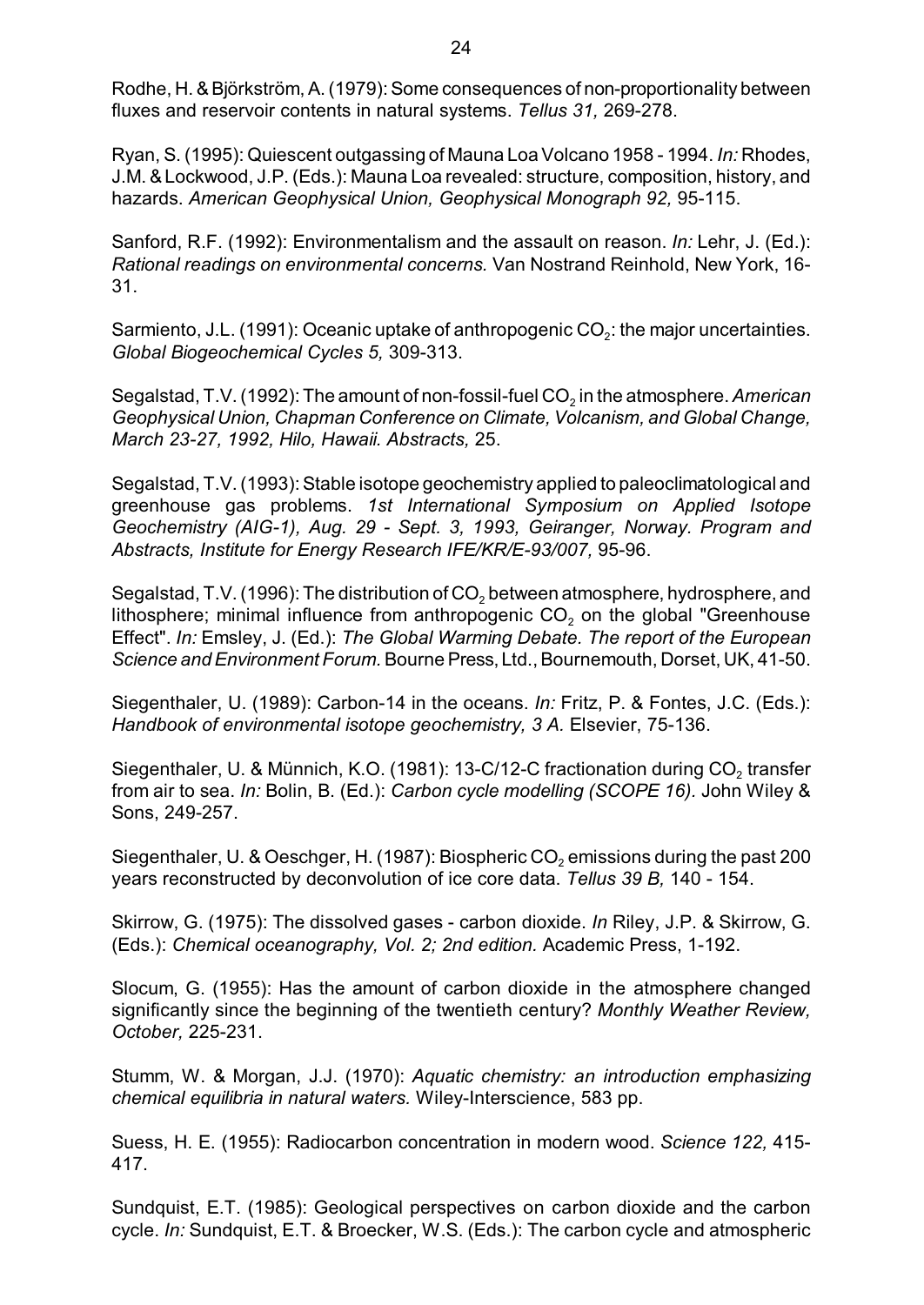CO<sub>2</sub>: natural variations Archean to present. *American Geophysical Union, Geophysical Monograph 32,* 5-59.

Takahashi, T. (1961): Carbon dioxide in the atmosphere and in Atlantic ocean water. *Journal of Geophysical Research 66,* 477-494.

Takahashi, T. (1979): Carbon dioxide chemistry in ocean water. *In:* Elliott, W.P. & Machta, L. (Eds.): *Carbon dioxide effects research and assessment program: workshop on the global effects of carbon dioxide from fossil fuels.* NTIS, U.S. Department of Commerce, 63-71.

Takahashi, T., Kaiteris, P., Broecker, W.S. & Bainbridge, A.E. (1976): An evaluation of the apparent dissociation constants of carbonic acid in seawater. *Earth and Planetary Science Letters 32,* 458-467.

Toggweiler, J.R. (1990): Bombs and ocean carbon cycles. *Nature 347,* 122-123.

Trabalka, J.R. (Ed.) (1985): Executive summary. *Atmospheric carbon dioxide and the global carbon cycle.* United States Department of Energy, DOE/ER-0239, xv-xxiii.

Trabalka, J.R., Edmonds, J.A., Reilly, J., Gardner, R.H. & Voorhees, L.D. (1985): Human alterations of the global carbon cycle and the projected future. *In:* Trabalka, J.R. (Ed.): *Atmospheric carbon dioxide and the global carbon cycle.* United States Department of Energy, DOE/ER-0239, 247-287.

Walker, J.C.G. (1994): Global geochemical cycles of carbon. *In:* Tolbert, N.E. & Preiss, J. *2 2* (Eds.): *Regulation of atmospheric CO and O by photosynthetic carbon metabolism.* Oxford University Press, 75-89.

Walker, J.C.G. & Drever, J.I. (1988): Geochemical cycles of atmospheric gases. *In:* Gregor, C.B., Garrels, R.M., Mackenzie, F.T. & Maynard, J.B. (Eds.): *Chemical cycles in the evolution of the Earth.* John Wiley & Sons, Ltd., 55-76.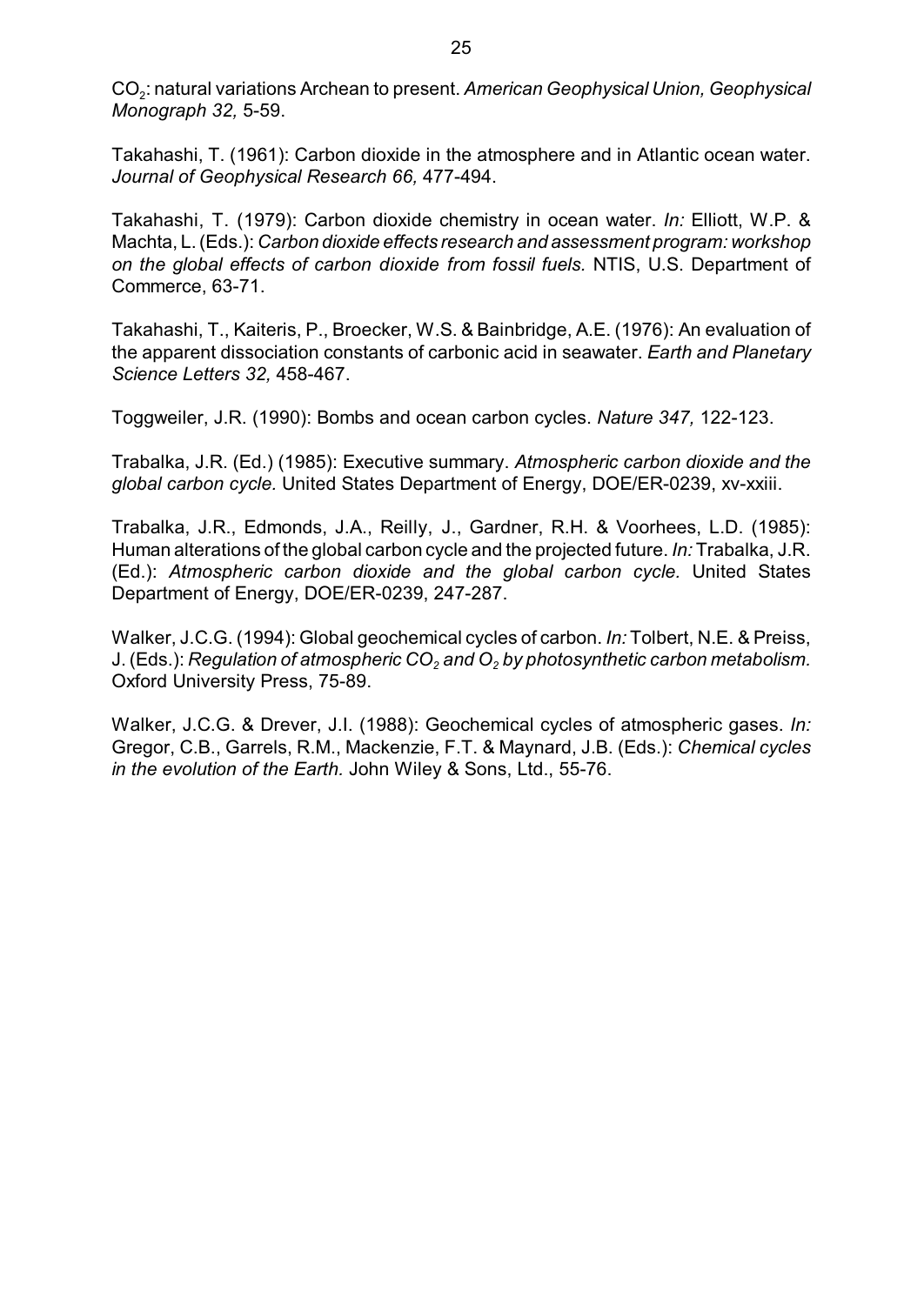# **Biography of Tom Victor Segalstad**

Born in Norway in 1949. University degrees (natural sciences with geology) from the University of Oslo. Has conducted university research, publishing, and teaching in geochemistry, mineralogy, petrology, volcanology, structural geology, ore geology, and geophysics at the University of Oslo, Norway, and the Pennsylvania State University, USA. At present keeping a professional position as Associate Professor of Geochemistry at the University of Oslo, with responsibility for stable isotope geochemistry. He is past head of the Mineralogical-Geological Museum at the University of Oslo; and past Director of the Natural History Museums and Botanical Garden of the University of Oslo. He is a member of different international and national professional working groups and committees.

Oslo, July 1997

**Printed in:**

*Bate, R. (Ed.): "Global Warming: The Continuing Debate"***, European Science and Environment Forum (ESEF), Cambridge, England (ISBN 0-9527734-2-2), pages 184-219, 1998.**